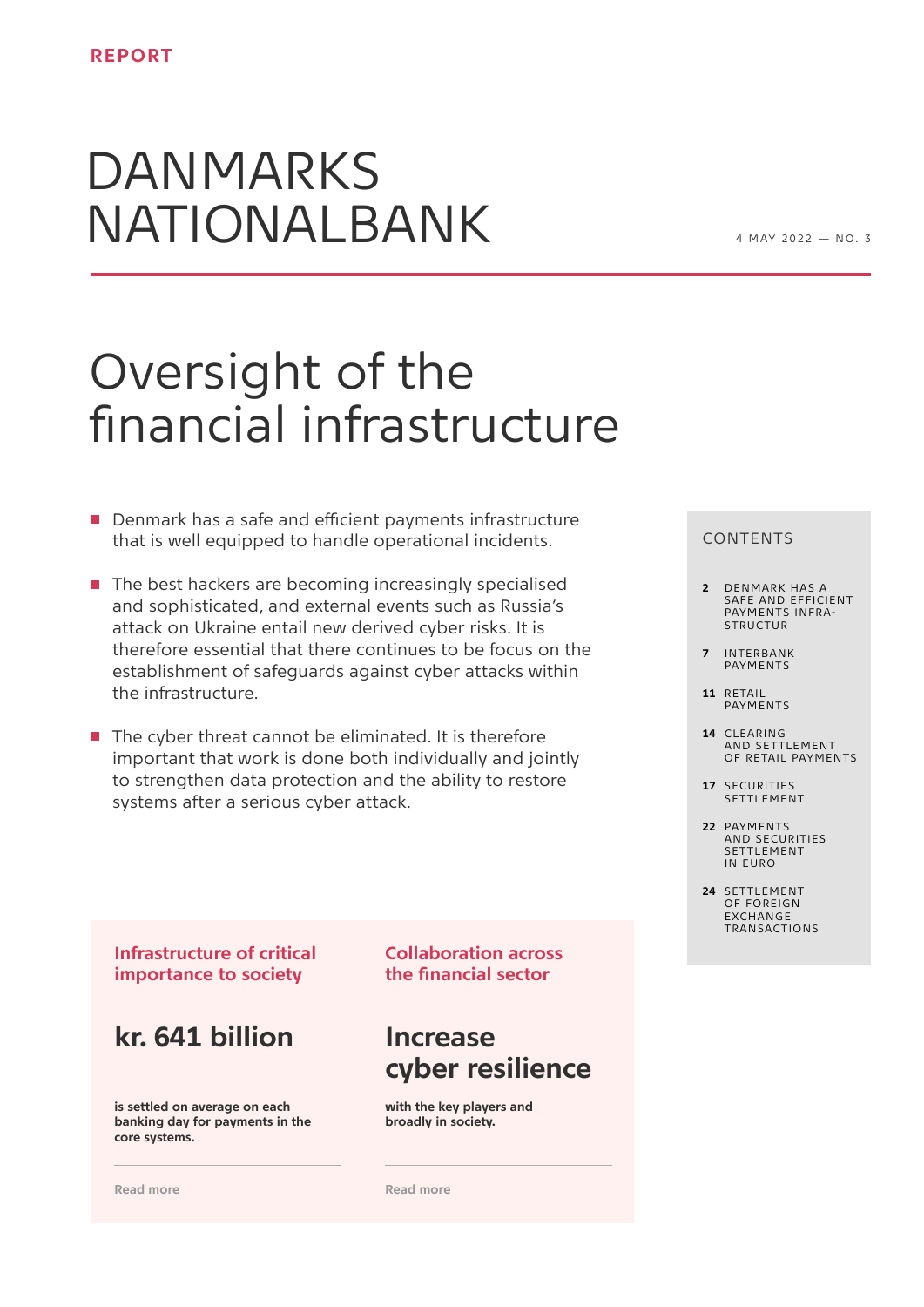## <span id="page-1-0"></span>Denmark has a safe and efficient payments infrastructure

An efficient and safe payments infrastructure is a prerequisite for the exchange of goods and services. If the infrastructure systems do not work, it will create disruptions that, in a worst-case scenario, can threaten financial stability and damage the economy.

The payments infrastructure is a network of different systems enabling consumers, companies and financial players to exchange payments and securities transactions with each other. In 2021, on an average day, electronic payments amounting to kr. 641 billion were sent through the central systems in the Danish payments infrastructure, see the flow of payments in the overview chart in box 1.

Because of the critical role of the payments infrastructure, Danmarks Nationalbank oversees that the core systems comply with the requirements regarding safety and efficiency in the international standards. This oversight also includes the most important payment solutions. The core systems and solutions in the Danish financial infrastructure are described in box 1.

This report presents the main conclusions of the oversight and the key areas of significance to the Danish financial infrastructure in 2021.

#### **The infrastructure is safe, efficient and stable**

The conclusion of Danmarks Nationalbank's oversight is that the Danish payments infrastructure is efficient and resilient.

Operational reliability was high in 2021, with few disruptions in the exchange of payments and the settlement of securities transactions. Furthermore, the core systems and solutions largely comply with the requirements of international standards, and work is done on an ongoing basis to strengthen security and comply with Danmarks Nationalbank's recommendations for improvements.

#### **A number of external challenges have been handled in recent years**

Changes in the risk outlook mean that the requirements for a secure and resilient infrastructure are becoming increasingly stringent. A recent example was that the covid-19 pandemic meant that there was a need to quickly adapt the operation of the payments infrastructure systems/solutions to a situation in which

#### **Danmarks Nationalbank's oversight**

Danmarks Nationalbank oversees that payments and financial transactions in Denmark can be completed safely and efficiently. Its oversight comprises the core systems and solutions in the Danish payments infrastructure:

- Kronos2 (interbank payments)
- the Sumclearing, Intradagclearing and Straksclearing (retail payments)
- Euronext Securities Copenhagen's settlement system (securities transactions)
- Dankort, Betalingsservice and credit transfers (the main payment solutions)
- International systems of relevance to Denmark.

Danmarks Nationalbank's oversight is based on international standards and guidelines and is described in its oversight policy (*[link](http://www.nationalbanken.dk/da/publikationer/alle/Sider/default.aspx?type=18a7895b-f78c-4b5f-8dce-469d1486958f&date=FilterAll)*).

the employees worked extensively from home. Remote access via VPN connections from private homes brought new opportunities, but also entailed a number of new risks. It is therefore positive that the systems/ solutions handled risks during the covid-19 pandemic so that there was no impact on the operational reliability of the payments infrastructure.

Another issue that requires ongoing attention is the management of risks connected with external suppliers. In the past few years, there have been several security incidents that stemmed from vulnerabilities in software and services from third-party providers. The most prominent examples are the hacker attack against the network monitoring solution SolarWinds Orion<sup>1</sup> and the vulnerability in the open-source logging module Log4j 2.

<sup>1</sup> Hackers had placed a malicious code in SolarWind's Orion software, which made it possible for unauthorised parties to access the systems of the organisation using the product was used.

<sup>2</sup> A vulnerability was found in Apache Log4j, which is an open-source logging library commonly used by apps and services across the Internet. If the vulnerability is not fixed, attackers can potentially break into systems, steal passwords and logins, extract data and infect networks with malicious software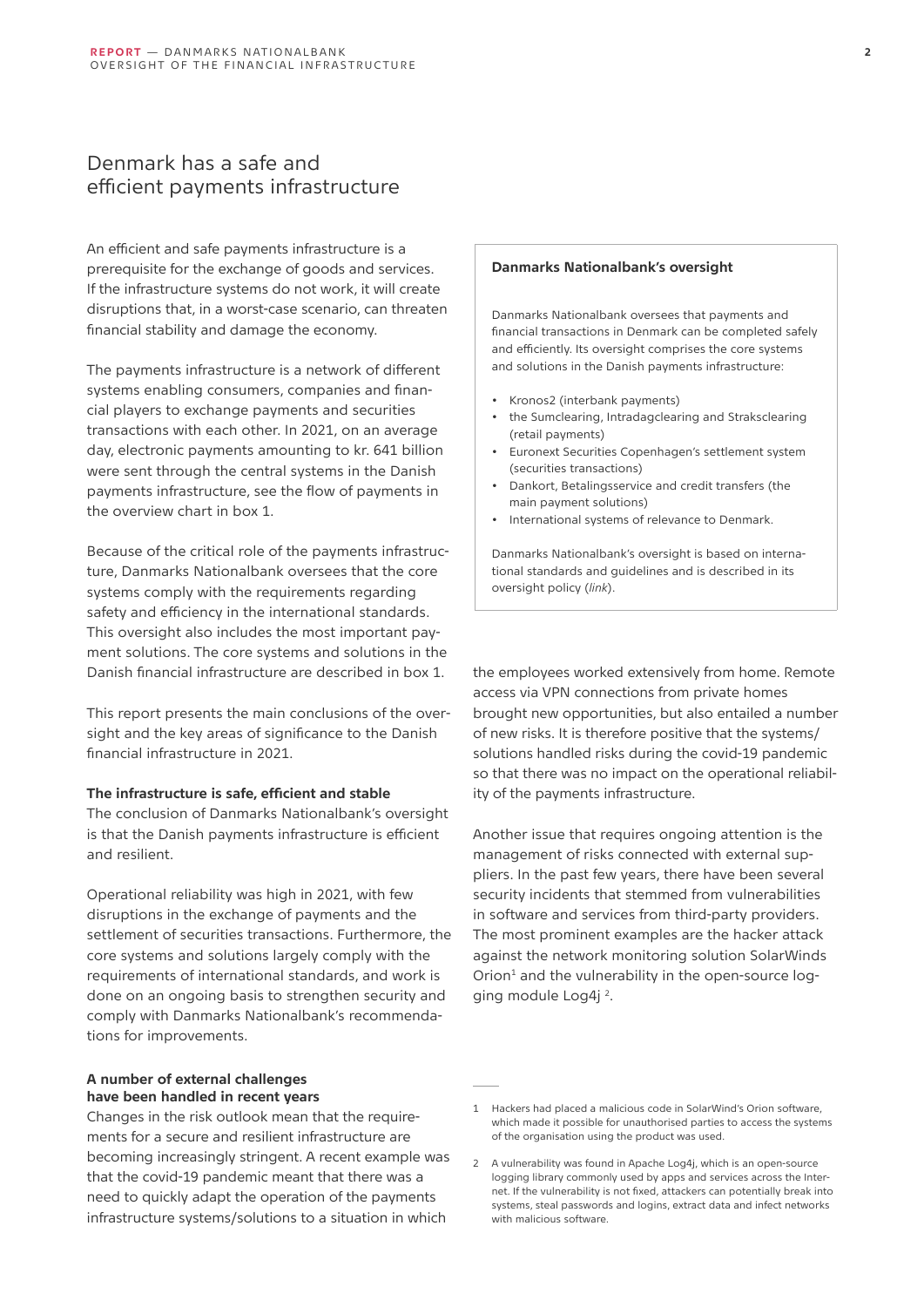#### <span id="page-2-0"></span>**The Danish payments infrastructure** Box 1

Each banking day1, payments averaging kr. 641 billion, corresponding to almost one fourth of GDP, are settled via the Danish payments infrastructure.

Danmarks Nationalbank's payment system, Kronos2, plays a central role in this infrastructure, both when it comes to the settlement of large, time-critical payments between banks (interbank payments) and by virtue of Danmarks Nationalbank's role as settlement bank for other payment and settlement systems.

Retail payments are payments between consumers, firms and public authorities, e.g. by payment cards, mobile phones or as credit transfers. When payments have been initiated and handled by a number of intermediaries, depending on their type, they are finally calculated and reconciled in the Sumclearing, Intradagclearing or Straksclearing system, the financial sector's retail payment systems. Settlement is subsequently effected through Kronos2 in accounts at Danmarks Nationalbank. The retail payment systems are owned by Finance Denmark.

Securities transactions may be entered into in different types of marketplaces, for instance the stock exchange, trading platforms or over-the-counter through a bank or broker. For professional investors, the subsequent settlement of transactions takes place on the trans-European securities settlement platform Target2-Securities (T2S), owned by the European Central Bank (ECB). Participation in T2S requires a dedicated cash account with Danmarks Nationalbank and a securities account with Euronext Securities Copenhagen (ES-CPH).

As the central securities depository, ES-CPH is thus responsible for current accounting for holdings of all Danish-issued securities on behalf of investors. Settlement of private investors' transactions takes place via the ES-CPH settlement, which is ES-CPH's own settlement system.

Foreign exchange transactions are settled through CLS, an international system for foreign exchange transactions. Danmarks Nationalbank makes accounts available to banks settling transactions through CLS. CLS is owned by large, international banks.

The three retail payment systems, CLS and VP settlement settle their participants' net positions through accounts in Kronos2. Net positions are calculated by offsetting participants' claims and obligations in the respective systems. Netting reduces participants' liquidity requirement for settlement considerably compared with a situation in which all payments are settled individually. For example, netting reduces the daily liquidity requirement for settlement of retail payments from kr. 46 billion to kr. 9 billion, equivalent to a reduction of 80 per cent.

On T2S, settlement of professional investors' transactions is also effected through netting. Liquidity for settlement is transferred from participants' dedicated cash accounts with Danmarks Nationalbank. Netting reduces participants' liquidity requirement from kr. 178 billion to kr. 7 billion, equivalent to a reduction of 96 per cent.

#### **Payment flows, kr. billion, averages per banking day in 2021**



1. Some types of payment can be made 24/7/365, others only during bank opening hours. But for all payments, final settlement and exchange of amounts between banks take place on banking days, i.e. when banks are open for business.

**3**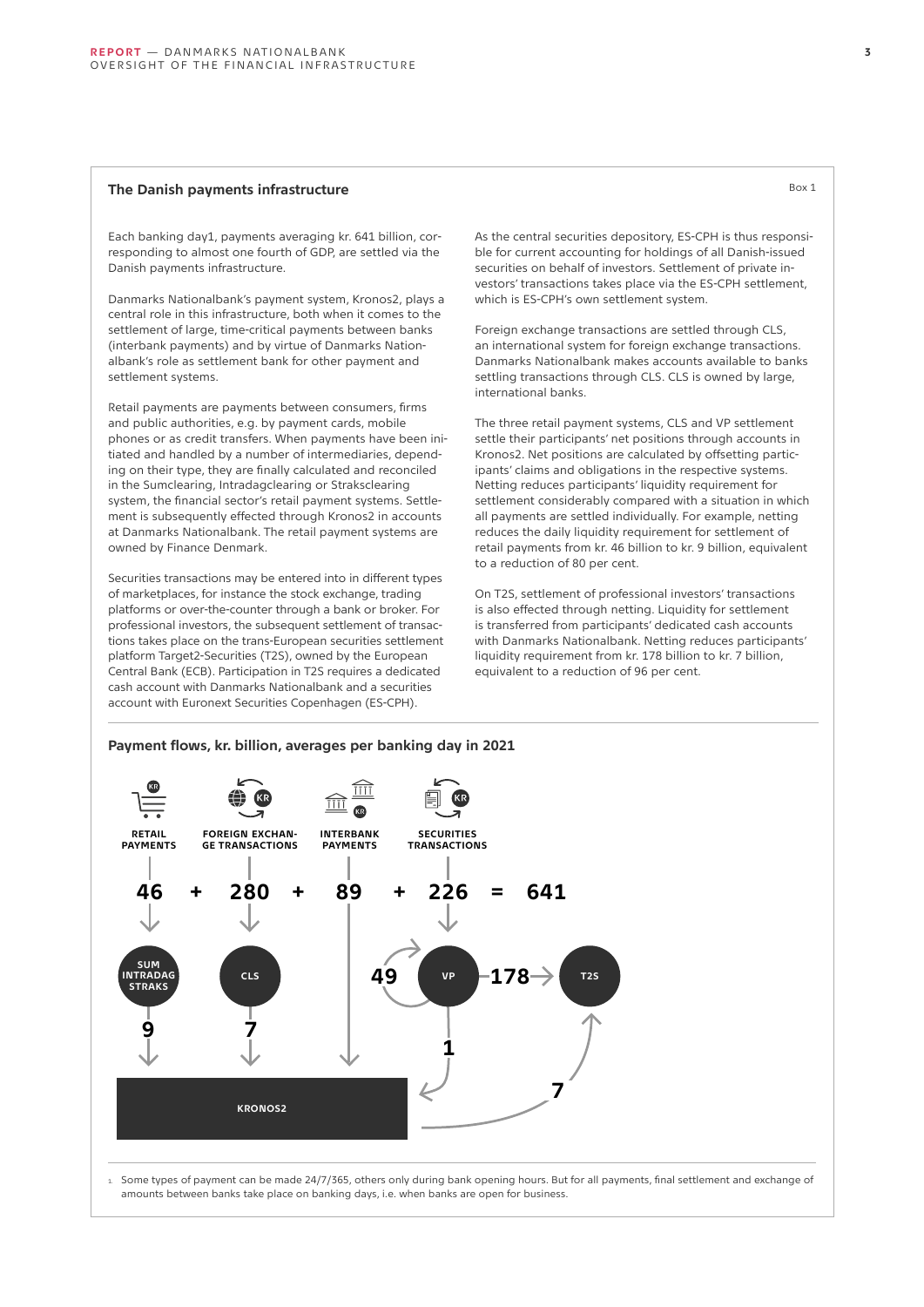Danmarks Nationalbank's oversight shows that both the SolarWinds and Log4j vulnerabilities were present in core systems in the infrastructure, but also that those responsible for the specific systems managed to intervene without the vulnerabilities having any real operational consequences.

It is important that structured work is also done in the future to identify, mitigate and manage changes in the risk outlook. This also includes an effective contingency plan to contain new incidents before they have time to do serious damage. This applies especially in relation to the threat of cyber attacks.

#### **Russia's war against Ukraine changes cyber threat**

Currently, Russia's attack on Ukraine has brought new derived risks in the cyber field. The reason for this is that the war is not only fought on the ground, but also in cyberspace. Although the Danish payments infrastructure is not regarded as being a direct target of state-sponsored Russian hacker groups, there may be an increased risk that the systems will be indirectly affected by cyber attacks targeted at the digital infrastructure in Ukraine.

Danmarks Nationalbank's oversight focuses continuously on the work with cyber resilience in the infrastructure systems and solutions, and Danmarks Nationalbank is also in a dialogue with the owners responsible regarding current risks connected with Russia's invasion of Ukraine. Overall, the dialogue shows that there are currently no signs of significant shifts in the threat outlook. However, there is a clear awareness that the threat landscape may quickly change. The situation is therefore being monitored closely by the owners, and a number of measures have been taken to increase preparedness and strengthen the cyber contingency plans. Furthermore, there is coordination and knowledge sharing

about risks and incidents across the sector under the auspices of the sectoral crisis response run by the Financial Sector Forum for Operational Resilience (FSOR). Danmarks Nationalbank is the secretariat for the sectoral crisis response, which – in addition to the infrastructure systems and solutions – also includes participation by the largest Danish banks, data centres, pension and insurance companies as well as relevant authorities and Nordic Financial CERT.<sup>3</sup>

#### **A high level of cyber resilience must be continuously developed**

Danmarks Nationalbank assesses on an ongoing basis whether the payments infrastructure systems meet the requirements of international guidelines for cyber resilience.4 So far, the assessments have ascertained that the cyber resilience of the systems is at a high level in most areas.<sup>5</sup> This picture is also seen in Danmarks Nationalbank's cyber surveys, where key players (large banks, insurance and pension companies, data centres and infrastructure) in the financial sector evaluate their own current cyber resilience level.6 The results of the latest survey from 2020 showed that the infrastructure systems and solutions were at the top level among the survey participants. Given the key role of the systems for society, there is, however, also a clear expectation that resilience should remain at a persistently high level.

As described above, the cyber threat landscape is developing rapidly. In addition to external events, such as the covid-19 pandemic and the attack on Ukraine, affecting the general threat landscape, there is also a tendency towards the techniques and tactics used by 'ordinary' cyber criminals becoming increasingly specialised and sophisticated.

The development means that the risk that sophisticated hacker groups will penetrate external defences

<sup>3</sup> Nordic Financial CERT is a member-driven non-profit organisation, and its object is to strengthen the Nordic financial industry's resilience to cyber attacks and enable Nordic financial institutions to respond quickly and effectively to cyber security threats and online crime.

<sup>4</sup> CPMI-IOSCO, Guidance on cyber resilience for financial market infrastructures, June 2016 (*[link](https://www.bis.org/cpmi/publ/d146.pdf)*).

<sup>5</sup> A more detailed description can be found in the section on the individual systems/solutions in the report.

<sup>6</sup> Danmarks Nationalbank conducted cyber surveys in 2016, 2018 and 2020. An analysis of the latest results can be found here (*[link](https://www.nationalbanken.dk/da/publikationer/Documents/2021/09/ANALYSE_nr. 20_Hvor cyberrobust er den finansielle sektor i Danmark.pdf)*).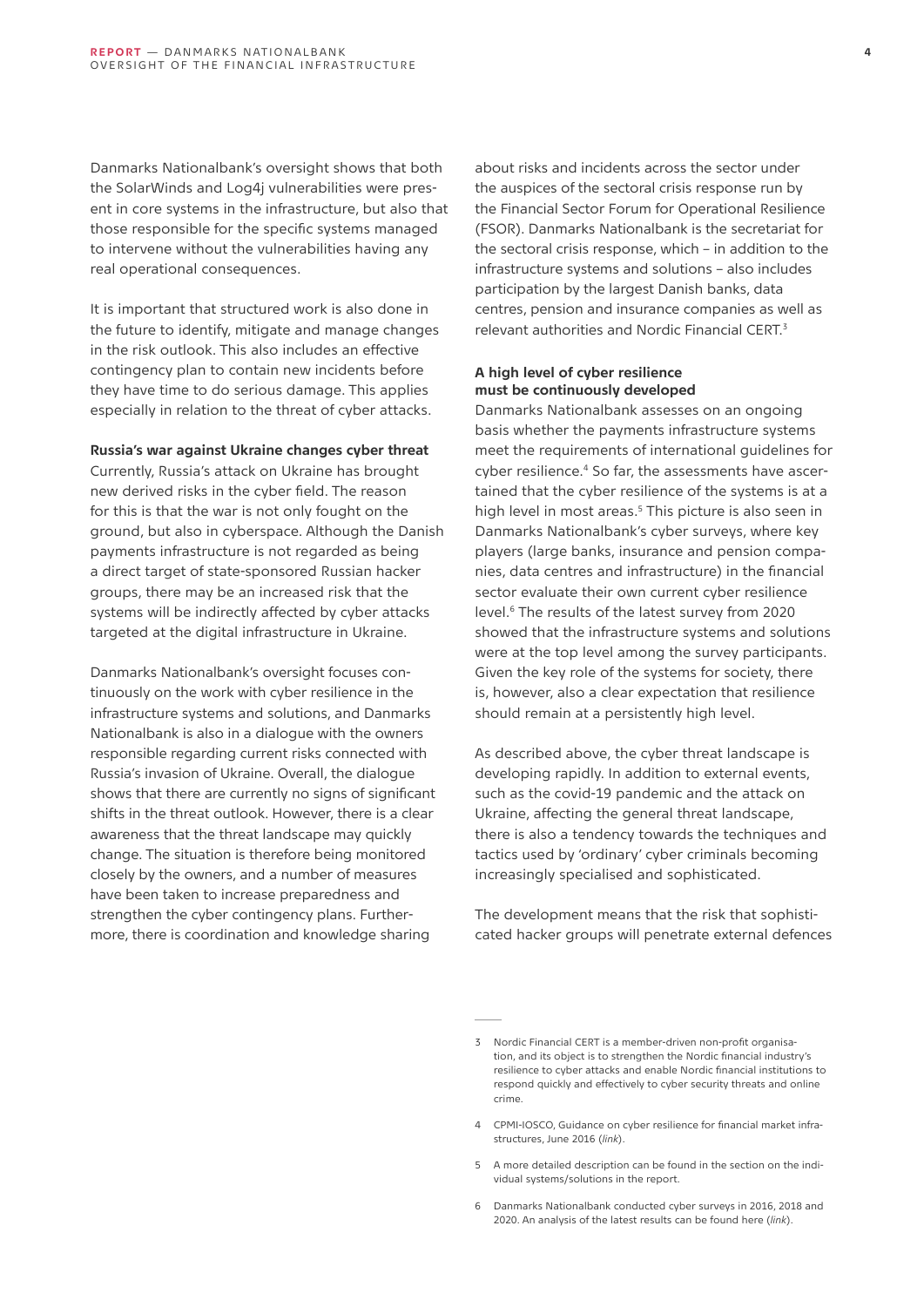<span id="page-4-0"></span>cannot be eliminated. It is therefore completely essential that the infrastructure systems and solutions counter the development in the threat landscape with appropriate safeguards. This applies especially in relation to increasing the preparedness to respond to and deal with any cyber attacks that may succeed in penetrating the infrastructure.

#### **Special focus on data protection and recovery**

The protection of critical data and the ability to ensure a quick and safe recovery are key elements in the work to limit the damage from an attack that may succeed in penetrating the external defence. Data protection and recovery are closely linked areas: if critical data are not available, this will substantially impact the systems' ability to restore operations.

Danmarks Nationalbank's oversight also focuses on the work with data protection and recovery in the infrastructure. This applies, for example, to the use of encryption and backup in the systems and solutions, both of which are key elements in effective data protection. When it comes to recovery, it is important that the systems have prepared a specific cyber contingency plan for targeted recovery of IT systems and continuation of critical business areas following a cyber incident. The contingency plan must be tested regularly using a risk-based approach based on extreme, but plausible, scenarios that a cyber attack may trigger.

In addition to the measures taken in the individual companies, the work with data protection and recovery also comprises special areas of action that authorities and key private players are jointly working to strengthen, see below.

### **Consolidation may contribute**

**to even higher resilience of individual systems** In the past two years, large international groups have acquired central systems and solutions or merged business areas in the Danish payments infrastructure:7

• In August 2019, the international payments company Mastercard entered into an agreement with Nets on the acquisition of Betalingsservice and clearing activities.

- In April 2020, the pan-European infrastructure group Euronext took over the ownership of the Danish central securities depository, which is now called Euronext Securities Copenhagen (formerly VP Securities A/S).
- In June 2021, the merger between Nets and the Italian payments company Nexi was finally completed.

One of the reasons for the increased degree of consolidation is sharper competition and economies of scale resulting from the large overheads connected with the operation of payments systems. In the large infrastructure groups, there will also be a number of security activities where synergies can create an even higher level of resilience, for example in relation to keeping up with the development in the cyber threat landscape.

In 2021, Danmarks Nationalbank has continued its work on preparing for the connection of the Danish krone settlement to the European payments and securities settlement platform Target Services, see box 2. The project also involves connection to TIPS, a platform for instant cross-border consumer-to-consumer and consumer-to-business payments in Europe. The connection to the European IT platform will provide advantages of scale that, other things being equal, will also mean increased resources for the work with cyber security, among other areas. The connection work is proceeding as planned and is expected to be completed in 2025.

#### **Collaboration boosts resilience at sector and societal levels**

Part of the work to mitigate cyber risks and increase operational resilience takes place at sector level and through various sectoral collaborations. In the past six years, the Financial Sector Forum on Operational Resilience (FSOR) has brought together authorities and key private players in the financial sector in a joint collaboration forum that works to increase the operational resilience of the sector, including cyber resilience.8

Central to the work in FSOR is a risk analysis at sector level that contributes to identifying societal risks

<sup>7</sup> This is elaborated on in the sections of this report that deal with the infrastructure systems and solutions for which the development is relevant.

<sup>8</sup> Read more in FSOR's Annual Report for 2021 (*[link](https://www.nationalbanken.dk/en/financialstability/Operational/Documents/FSOR-Aarsberetning__2021%20UK.pdf)*).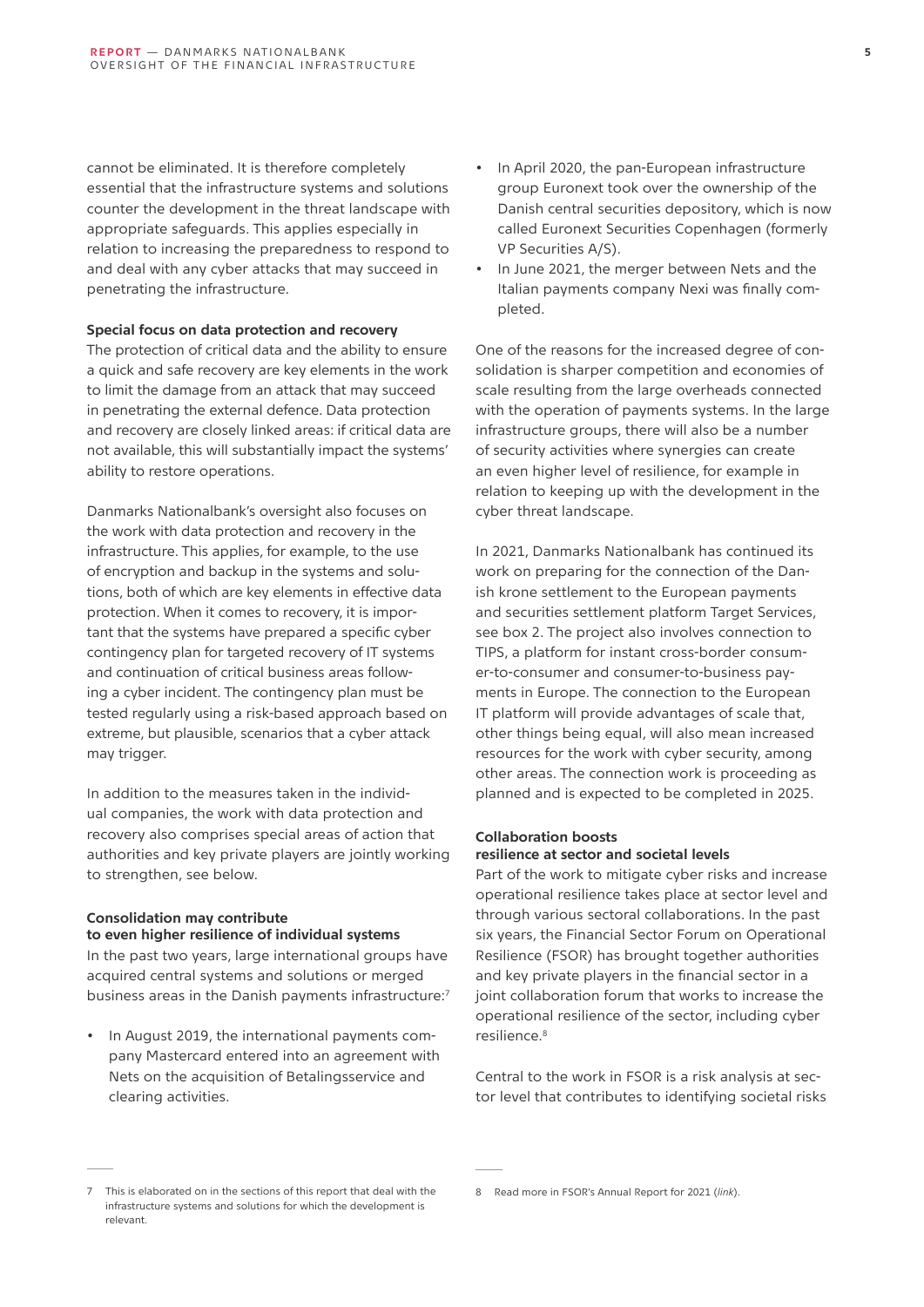and thus provides a structured basis for prioritising measures to reduce risks. The risk analysis has, for example, identified several risks that involve data protection and recovery. In FSOR, initiatives have therefore been launched that focus on strengthening joint actions in these areas. This includes work initiated to identify the data which, from a societal perspective, must be particularly protected and where accessibility is critical in a recovery situation.

The work to identify socially critical data is handled in coordination with Risk Forum for Interdependencies (RGA), which is a collaboration forum with participation of the parties responsible for the central payments and settlement systems in the infrastructure.<sup>9</sup> The activities of RGA also include defining joint shutdown and reopening scenarios as well as roadmaps and tests for controlled shutdown of the critical infrastructure in the event of operational incidents such as a serious cyber attack.

In TIBER-DK, which is Danmarks Nationalbank's Threat Intelligence Based Ethical Red team test

programme, there is also focus on the ability of the systems to protect critical data. In a TIBER test, in which live systems are exposed to a simulated cyber attack, special attention is paid to testing scenarios that challenge the data security of the test participant. All the central systems in the infrastructure participate in TIBER-DK, and – together with Danmarks Nationalbank and the other participants – they were therefore involved in deciding in the spring of 2021 that the test programme was to continue.<sup>10</sup>

In addition to the initiatives launched in the financial sector under the auspices of Danmarks Nationalbank, for example FSOR and TIBER-DK, work is also being done to increase cyber resilience in society in general. Danmarks Nationalbank collaborates with and is represented in a number of collaboration forums in Denmark and also participates in Nordic and European collaborations. These collaborations include the exchange of information about incidents and threats, coordination of crisis management and sharing of best-practice.

<sup>9</sup> I.e. Danmarks Nationalbank (interbank payments), Euronext Securities Copenhagen (securities transactions), Finance Denmark (retail payments) and e-nettet (communications network).

<sup>10</sup> Read more about TIBER-DK here (*[link](https://www.nationalbanken.dk/en/financialstability/Operational/Documents/TIBER-DK%20in%20brief.pdf)*).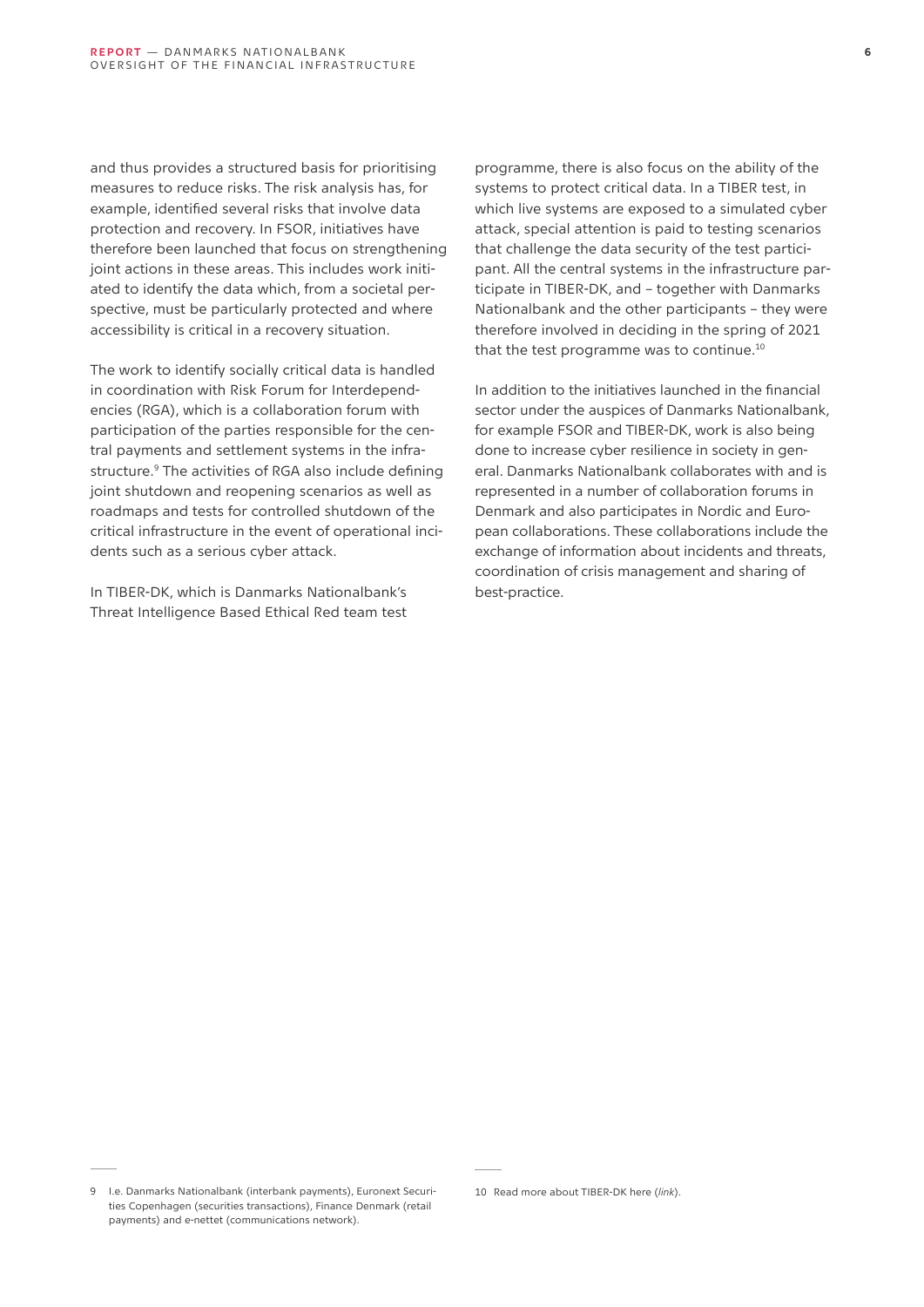## <span id="page-6-0"></span>Interbank payments

Interbank payments are payments between financial institutions. They are typically characterised by being time-critical, high-value payments. Interbank payments in Danish kroner are settled in Danmarks Nationalbank's Kronos2.

Kronos2 is a real-time gross settlement system, RTGS system, which settles payments individually and instantly. Kronos2 is the backbone of the Danish payments infrastructure, see box 1. In addition to interbank payments, Kronos2 also settles monetary policy operations and net positions from connected payments and settlement systems.

#### **Use**

There are 80 Kronos2 participants, mainly Danish banks, mortgage credit institutions and branches of foreign banks.

In 2021, an average of just under 6,900 daily interbank payments with a total value of kr. 88.7 billion were settled in Kronos2 per banking day, see table 1.

The value of monetary policy operations decreased significantly from 2020 to 2021, see table 1. The reason for the decrease is that Danmarks Nationalbank introduced a technical adjustment of its monetary policy instruments on 19 March 2021 with the aim of ensuring more stable money market interest rates. With the adjustment, the ceiling on banks' deposits with Danmarks Nationalbank has been removed, which means that the banks can place their total deposits in their current accounts and no longer have to buy or sell certificates of deposit to adjust their liquidity on a daily basis. $11$ 

#### **Operational reliability**

The operation of Kronos2 was affected by several incidents in 2021.

On 26 April 2021, Kronos2 was down between 15:30 and 20:00. During this period, no payments, clearings or exchanges of messages could be executed



between Kronos2 and the pan-European securities settlement system Target2-Securities (T2S). The reason for the breakdown was a fault in a functionality that has rarely been used. It has subsequently been ensured that the same fault cannot happen again.

The ECB upgraded T2S in mid-June. However, the upgrade resulted in long response times to messages between T2S and Kronos2 on redemption of T2S auto-collateral <sup>12</sup>. The consequence was that the participants' securities, which were used by T2S auto-collateral, were retained as collateral, and that Danmarks Nationalbank had to release the papers manually. As a temporary measure, the participants in Kronos2 were asked manually to provide sufficient funds for T2S auto-collateral on a daily basis to address the problem. At the end of July, the ECB resolved the problems, which have also affected other central banks and participants in other countries.

#### **Liquidity**

Overall, the participants have had ample liquidity for settlement of payments in Kronos2, see chart 1.

<sup>11</sup> Danmarks Nationalbank, Technical adjustment of monetary policy instruments, Press release, 19 March 2021 (*[link](https://www.nationalbanken.dk/da/presse/Sider/2021/03/DNN202114731.aspx)*).

<sup>12</sup> T2S Auto-collateral: The account holder may raise intraday loans in Danish kroner to purchase securities and implement periodic payments on T2S against collateral in purchased or other eligible securities.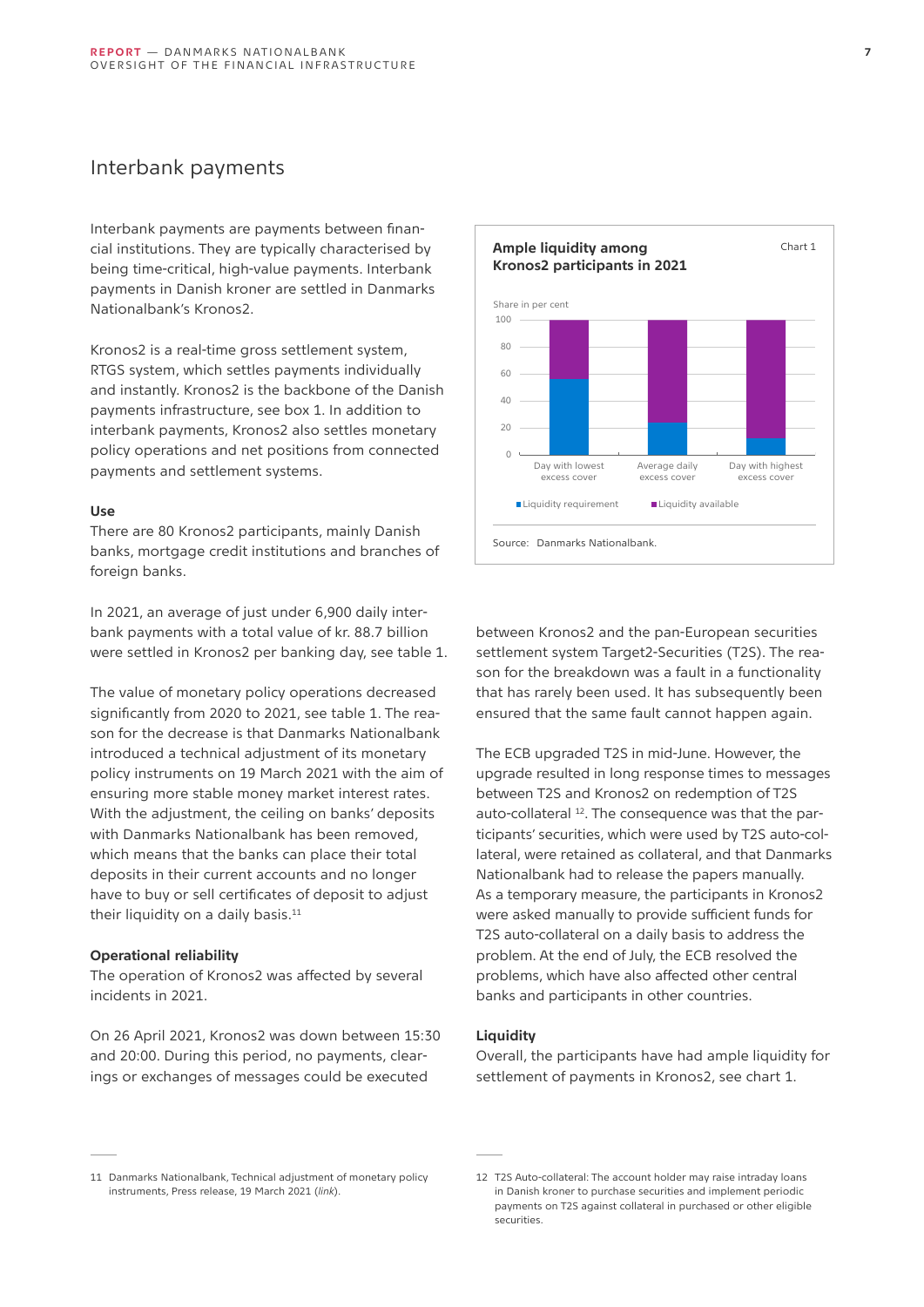| <b>Transactions in Kronos2</b>                                                 |       |       |       |       | Table 1 |
|--------------------------------------------------------------------------------|-------|-------|-------|-------|---------|
| DKK billion,<br>averages per banking day                                       | 2017  | 2018  | 2019  | 2020  | 2021    |
| <b>Interbank payments</b>                                                      | 74.0  | 83.0  | 87.4  | 87.6  | 88.7    |
| - Of which customer payments                                                   | 11.5  | 13.6  | 14.0  | 14.0  | 16.6    |
| <b>Monetary policy operations</b>                                              | 39.9  | 36.9  | 48.4  | 34.5  | 6.1     |
| - Of which sales of certificates of deposit                                    | 39.9  | 36.9  | 48.4  | 33.3  | 5.6     |
| - Of which monetary policy lending                                             | 0.0   | 0.0   | 0.0   | 1.3   | 0.5     |
| Transfers to settlement systems                                                | 316.3 | 237.3 | 115.1 | 113.8 | 106.1   |
| - Of which to Sumclearing,<br>Intradagclearing and Straksclearing <sup>1</sup> | 273.8 | 177.2 | 40.5  | 39.9  | 40.6    |
| - Of which to ES-CPH settlement (formerly VP settlement)                       | 32.5  | 40.6  | 46.4  | 41.2  | 38.3    |
| - Of which to CLS                                                              | 10.0  | 19.6  | 28.2  | 32.8  | 27.2    |
| <b>Net positions settled</b>                                                   | 24.8  | 24.1  | 16.3  | 16.6  | 17.0    |
| - Of which Sumclearing,<br>Intradagclearing and Straksclearing                 | 8.0   | 8.1   | 8.3   | 8.3   | 9.3     |
| - Of which ES-CPH settlement <sup>2</sup>                                      | 10.1  | 9.1   | 1.0   | 0.9   | 0.8     |
| - Of which CLS                                                                 | 6.7   | 6.8   | 7.0   | 7.3   | 6.8     |
|                                                                                |       |       |       |       |         |

1. The large decrease in transfers to Sumclearing, Intradagclearing and Straksclearing in 2018 and 2019 was due to Danmarks Nationalbank's replacement of Kronos with Kronos2 in August 2018. Previously, all of the participant's disposable current account liquidity was transferred to the night-time settlements using the 'Maximum liquidity' function in Kronos. Kronos2 automatically sources the necessary liquidity for the night-time settlements in the Sumclearing and Intradagclearing systems.

2. The migration of Danish kroner to TARGET2-Securities (T2S) in October 2018 has also had an impact on settlement in Kronos2. Following the migration, the professional players' settlement has been moved to T2S, while private investors' transactions continue to be settled on ES-CPH's, previously VP's, own platform. The settlement in net positions from the VP settlement decreased from kr. 9.1 billion in 2018 to kr. 1.0 billion in 2019.

Danmarks Nationalbank has also prepared a new stress test analysis of the liquidity in Kronos2. The stress test examines the resilience of the system to shocks to the participants' liquidity under extreme, but plausible, scenarios. This may, for example, be a large participant which cannot send payments for a whole day, a breakdown in a data centre, or that the participants' possibility of borrowing intraday amounts from Danmarks Nationalbank is reduced by a shock to the participants' collateral. The stress test scenarios were simulated for each banking day in the period September 2018 to December 2021. The test shows that the effects of the scenarios are generally

limited. However, there are a few days on which some of the scenarios have significant effects. Danmarks Nationalbank can counter these effects by making payments on behalf of the participants as an emergency procedure. The analysis shows that the value of non-settled payments can be halved by implementing a limited number of payments in an emergency procedure. This significantly reduces the undesirable effects of shocks to the participants' liquidity.

#### **International standards**

In 2021, Danmarks Nationalbank completed an assessment of Kronos2 according to the CPMI-IOS-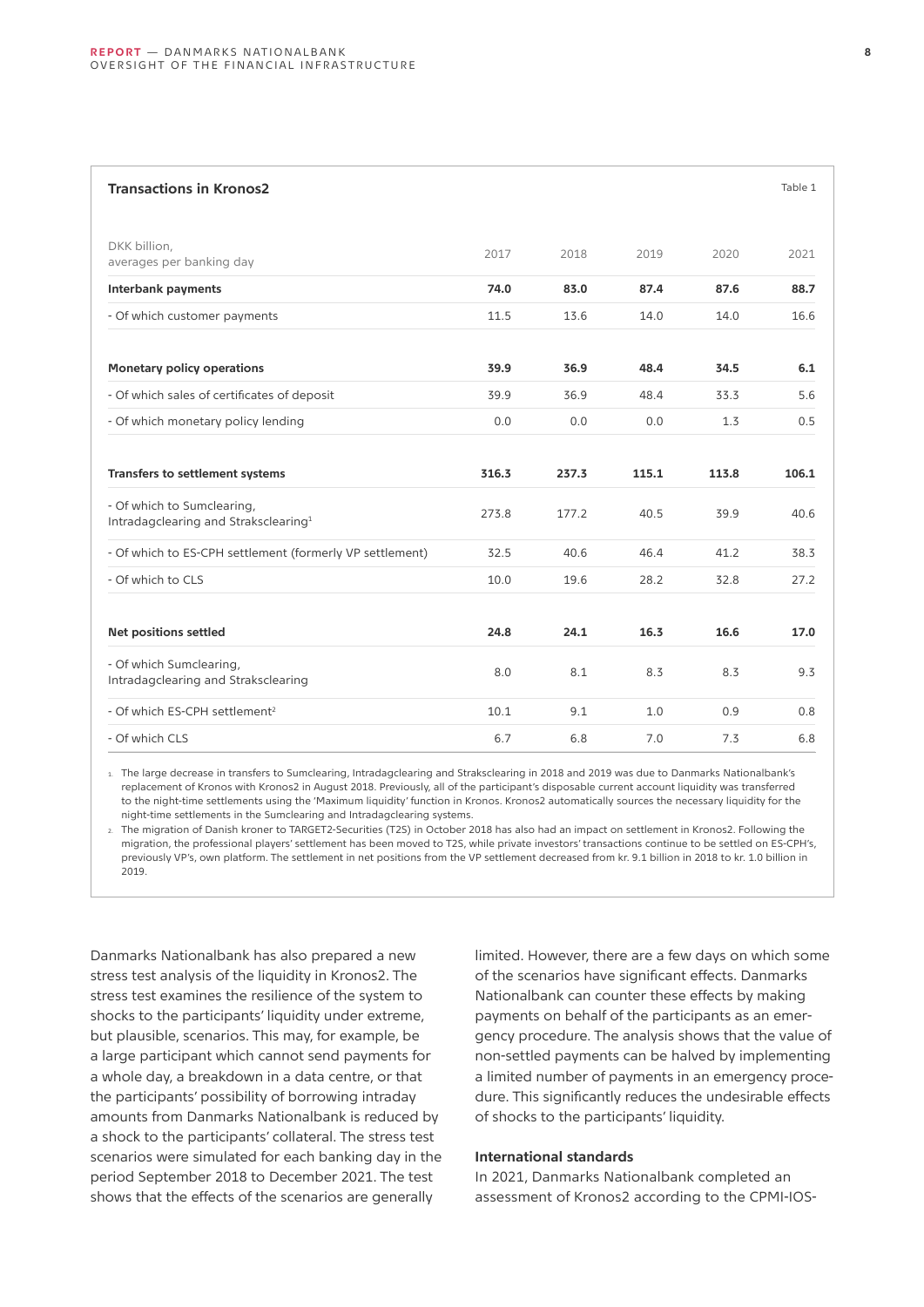CO's Principles for Financial Market Infrastructures.<sup>13</sup> The assessment showed that Kronos2 has a high level of compliance with international requirements for organisation, risk management, security, efficiency and contingency planning. The assessment also identified a potential for improvements that can strengthen for example governance, risk management and contingency planning. Danmarks Nationalbank has implemented or initiated work in these areas.

Danmarks Nationalbank has, among other measures, strengthened its ongoing reporting to the management on risk management and countermeasures. Further formalisation and anchoring of the risk management responsibility with the system owner in the first line of defence have also been ensured. In specific terms, the system owner's involvement and follow-up have been extended in relation to compliance-related and operational risks. In addition, Danmarks Nationalbank has strengthened the participants' involvement in the risk management work, both through their participation in testing Danmarks Nationalbank's emergency solutions and knowledge sharing at regular meetings between Danmarks Nationalbank and the participants.

Danmarks Nationalbank is also working further to formalise the annual technical tests which are to be conducted.

In 2021, Danmarks Nationalbank analysed the risk of indirect participation in the settlement of payments in Kronos2. Indirect participants are participants which have entered into an agreement with a direct participant on execution of payments through the direct participant's account in Kronos2. The analysis shows that indirect participation is concentrated in the largest participants, and transaction data shows that indirect participation does not give rise to concern in relation to the settlement of payments in Kronos2. In addition, a framework has been established for regular revisits of risks connected with indirect participation.

In 2021, as described above, Danmarks Nationalbank prepared a new stress test analysis of liquidity in Kronos2, and a framework has been prepared for

regular stress testing and handling of the results. Through regular analyses of the risk of indirect participation and liquidity stress testing, Danmarks Nationalbank complies with the CPMI-IOSCO's principles.

#### **Cyber resilience**

Danmarks Nationalbank is continuously working to strengthen the cyber resilience of the Kronos2 systems to prevent and counter cyber crime.

Danmarks Nationalbank has previously introduced requirements in its account rules that participants in Kronos2 which are connected via SWIFT must comply with SWIFT's Customer Security Programme (CSP). SWIFT's CSP are mandatory security checks aimed at preventing and detecting fraud. In 2021, Danmarks Nationalbank collected and followed up on the participants' CSP self-certifications, and work is being done to impose similar requirements on non-SWIFT participants. These requirements are expected to be based on Finance Denmark's cyber security handbook.

An important element in the cyber resilience work is to ensure that the most critical business activities in Kronos2 can also be continued under extreme, but plausible, scenarios in which both Kronos2's operating centres are down, for example as a result of cyber attacks. In such cases, Danmarks Nationalbank has an isolated Extreme Contingency Facility (ECF), which is an emergency solution for the settlement of critical payments. In 2021, the ECF solution was tested with the participants and connected payments and settlement systems. In 2021, Danmarks Nationalbank and Finance Denmark also entered into an agreement that, in such extreme cases, Danmarks Nationalbank can encourage the participants to settle as many payments as possible via Intradagclearing. Together with the ECF, this helps increase the certainty that the settlement of payments in Kronos2 can be handled in crisis situations, also over an extended period of time.

#### **System updates**

In 2021, Danmarks Nationalbank's portfolio management system for collateral, Calypso, was upgraded and switched to a cloud-based solution at Adenza.

<sup>13</sup> Danmarks Nationalbank, Assessment of Kronos2, *Danmarks Nationalbank Report*, no. 4, December 2021 (*[link](https://www.nationalbanken.dk/da/publikationer/Documents/2021/12/ENDELIG - RAPPORT_Nr. 4_Vurdering af Kronos2.pdf)*).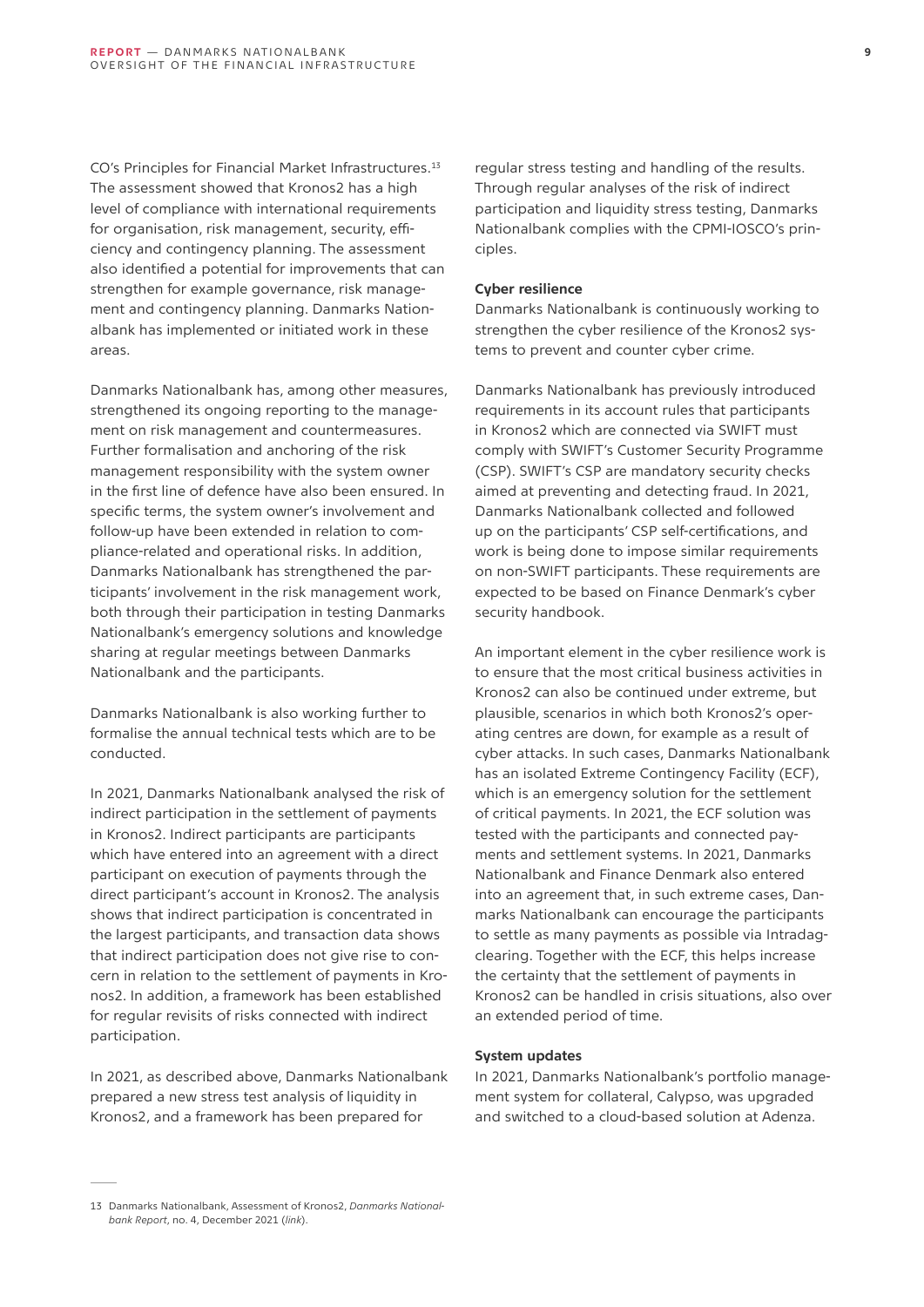The upgrade has strengthened the operational reliability of the system and provided several technical features that support the risk management in connection with Danmarks Nationalbank's intraday credit provision. The upgrade of Calypso was also done within the preparation for the planned migration of Danish kroner to the European payments and securities settlement platform Target Services, see box 2.

#### **Danish kroner on Target Services in 2025** Box 2

In 2020, based on a preliminary analysis and dialogue with the financial sector, Danmarks Nationalbank decided to migrate the settlement of Danish kroner to the new European consolidated payment and securities settlement platform Target Services. The migration is scheduled for Easter 2025.

Target Services currently consists of the Target2 RTGS system, the Target2-Securities (T2S) settlement system and the Target Instant Payment System (TIPS). Currently, Target2 only supports the settlement of euro payments, but as part of the European project to consolidate the three systems on a single platform from November 2022, Target2 will be modernised and renamed T2 and will be able to support multiple currencies, as is already the case for T2S.

A part of the Danish securities transactions has been settled in T2S since 2018. With the migration of the settlement of Danish kroner to T2 in 2025, Kronos2 will be replaced with T2, and, in addition, Danish kroner will be connected to TIPS. This gathers all settlement of Danish kroner in Target Services.

In continuation of the pre-analysis that resulted in the decision to migrate Danish kroner to Target Services, Danmarks Nationalbank initiated an implementation programme, Target DKK, at the beginning of 2021.

The programme is implemented in close collaboration and coordination with the ECB and the operator 4CB (the four central banks in Germany, France, Italy and Spain). In addition, Danmarks Nationalbank is working closely with the Danish financial sector and the other system owners in the payments infrastructure. The collaboration has been organised in a reference group and a sector group at senior management level, both of which follow Target DKK closely. In addition, working groups have been established with the participation of experts from the sector who contribute to clarifying e.g. liquidity and technical aspects of the coming solution and to planning and coordinating testing and golive activities in the sector.

The clarification phase of the programme was completed by the end of the 1st quarter of 2022. The solution has now been established, and work has been commenced on the design and development of the parts of the solution that are to be developed. This includes integrations to and from Target Services and support of the business areas that are not covered by Target Services – more specifically collateralisation and the Danish monetary policy instruments, which must be supported by systems in Danmarks Nationalbank.

In relation to Target Services, it has been clarified which adjustments are necessary to support special Danish needs, and the ECB is processing Danmarks Nationalbank's request for the necessary adjustments. The adjustments have been kept to a minimum, as Danmarks Nationalbank's strategy is to use Target Services as a standard solution to the greatest possible extent.

In addition, Danmarks Nationalbank is planning the details of the activities connected with solution design and development, testing and go-live as well as the transition to operation and management.

The overall plan is that Danmarks Nationalbank's testing of Target Services will begin during 2023 with ongoing sector tests towards go-live.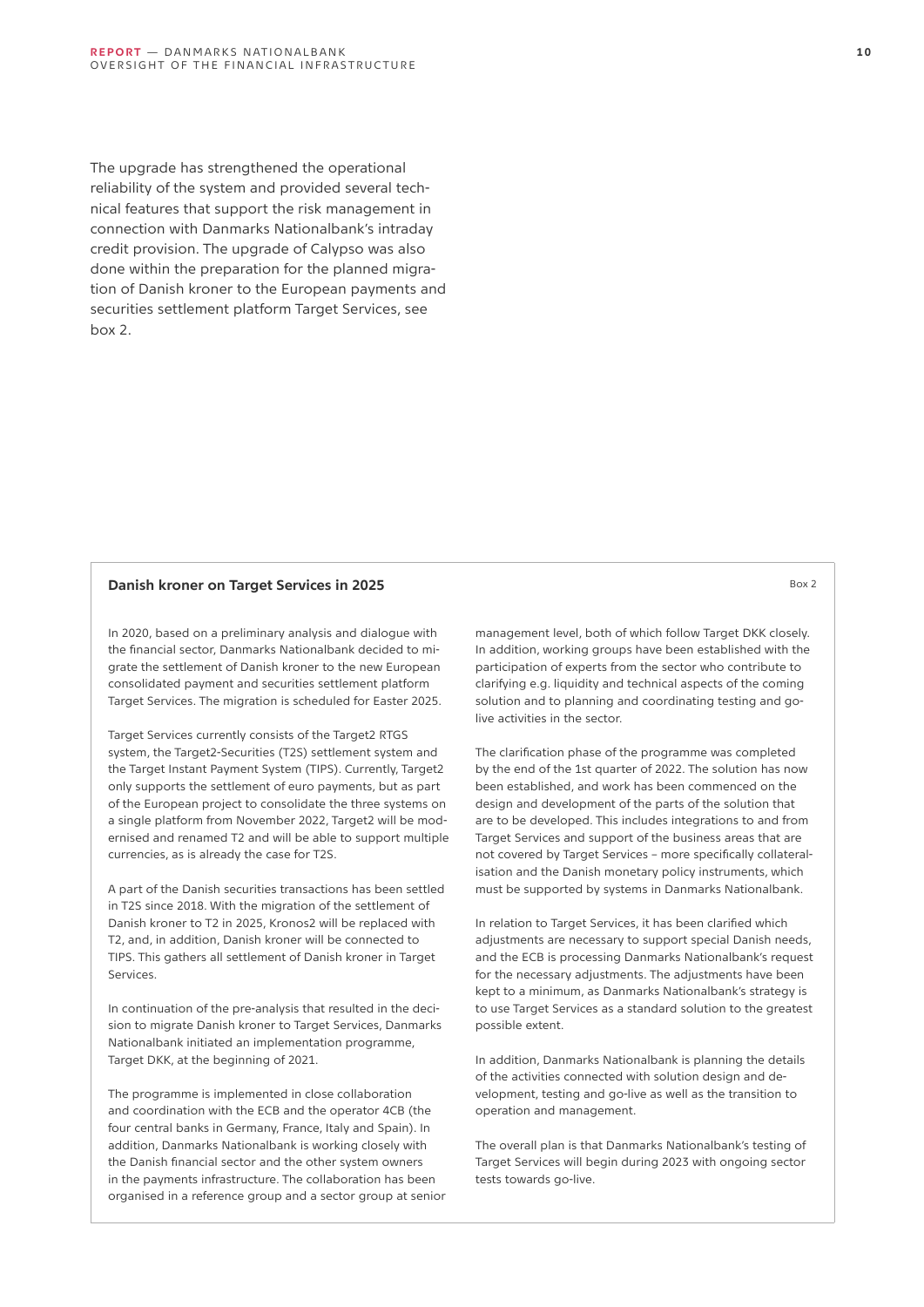## <span id="page-10-0"></span>Retail payments

Danish citizens and companies make most payments using electronic payment solutions such as Dankort, mobile payments, Betalingsservice or transfers via online banking. Transactions were executed using these payment solutions for kr.31.7 billion on average per day<sup>14</sup> in 2021.

Danmarks Nationalbank oversees the most important payment solutions in Denmark. At present, the oversight covers Dankort and Betalingsservice. In addition, credit transfers are overseen as part of Danmarks Nationalbank's retail payment system oversight.

Danmarks Nationalbank regularly considers whether targeted oversight of other payment solutions is needed if they have attained a more prominent role in the Danish market, see box 3.

#### **New system owner for Betalingsservice**

Danmarks Nationalbank's oversight of Dankort and Betalingsservice has so far involved Nets, as the company has long been the system owner of both these payment solutions. In 2021, Mastercard completed an agreement with Nets which included the acquisition of Betalingsservice, for which Mastercard is thus the new system owner. After this, Dankort and Betalingsservice are subject to separate oversight, with Danmarks Nationalbank overseeing both Nets and Mastercard.

#### **Nets' services regarding Betalingsservice**

In connection with Nets' sale of Betalingsservice to Mastercard, the companies have entered into a service agreement on IT infrastructure and security<sup>15</sup> under which Nets has an obligation to support the operation of Betalingsservice for a transitional period of up to three years. Mastercard is working with Nets towards taking over the operation of Betalingsservice from Nets via the implementation of a 'Separation Plan' for the relevant services. Regard-

#### Growing payment solutions in Denmark Box 3

Danmarks Nationalbank continuously monitors developments in the Danish payment market and oversees the payment solutions of greatest importance to Danish citizens and companies.

MobilePay and international payment cards such as Visa and Mastercard have acquired a greater role in the Danish payment market in recent years. One reason for the increased use of the international payment cards is that they are used in mobile payments with Apple Pay and Google Pay.

According to Danmarks Nationalbank's latest survey and analysis of Danish citizens' payment habits<sup>1</sup>, every fifth payment in stores was made by mobile phone in 2021 – more than a doubling since 2019. The study also shows that 42 per cent of mobile payments were made with Apple Pay, while MobilePay and Google Pay accounted for 22 per cent and 6 per cent, respectively. Payments with Apple Pay and Google Pay have so far been made via the international payment cards, which have thus grown in importance in Denmark.

In 2021, the average transaction volume was kr. 0.7 billion per day for the international payment cards<sup>2</sup> and kr. 0.4 billion per day for MobilePay.<sup>3</sup> In comparison, the value of Dankort payments, which are covered by Danmarks Nationalbank's oversight, averaged kr. 1.1 billion per day in 2021.<sup>4</sup>

- 1. Denmark is among the most digitalised countries when it comes to payments, *Danmarks Nationalbank Analysis*, No. 2, February 2022.
- 2. Danmarks Nationalbank's Statbank the DNBSTS table (compared with information from [Nets' statistics](http://nationalbanken.statistikbank.dk/statbank5a/SelectTable/Omrade0.asp?PLanguage=0) for Dankort)
- 3. MobilePay, (*[link](https://www.mobilepay.dk/nyheder/2022/02/06/nethandel-overgar-fysiske-butikker)*).
- 4. [Nets' statistics](http://nationalbanken.statistikbank.dk/statbank5a/SelectTable/Omrade0.asp?PLanguage=0) for Dankort.

<sup>14</sup> The value of the transactions in the retail payment systems as calculated per calendar day, see the section *Clearing and settlement of retail payments.*

<sup>15</sup> The Transitional Service Agreement (TSA) – Schedule 07, IT Infrastructure & Security: *Nets is to provide a reliable and secure service to Mastercard in order to run and operate the platforms.*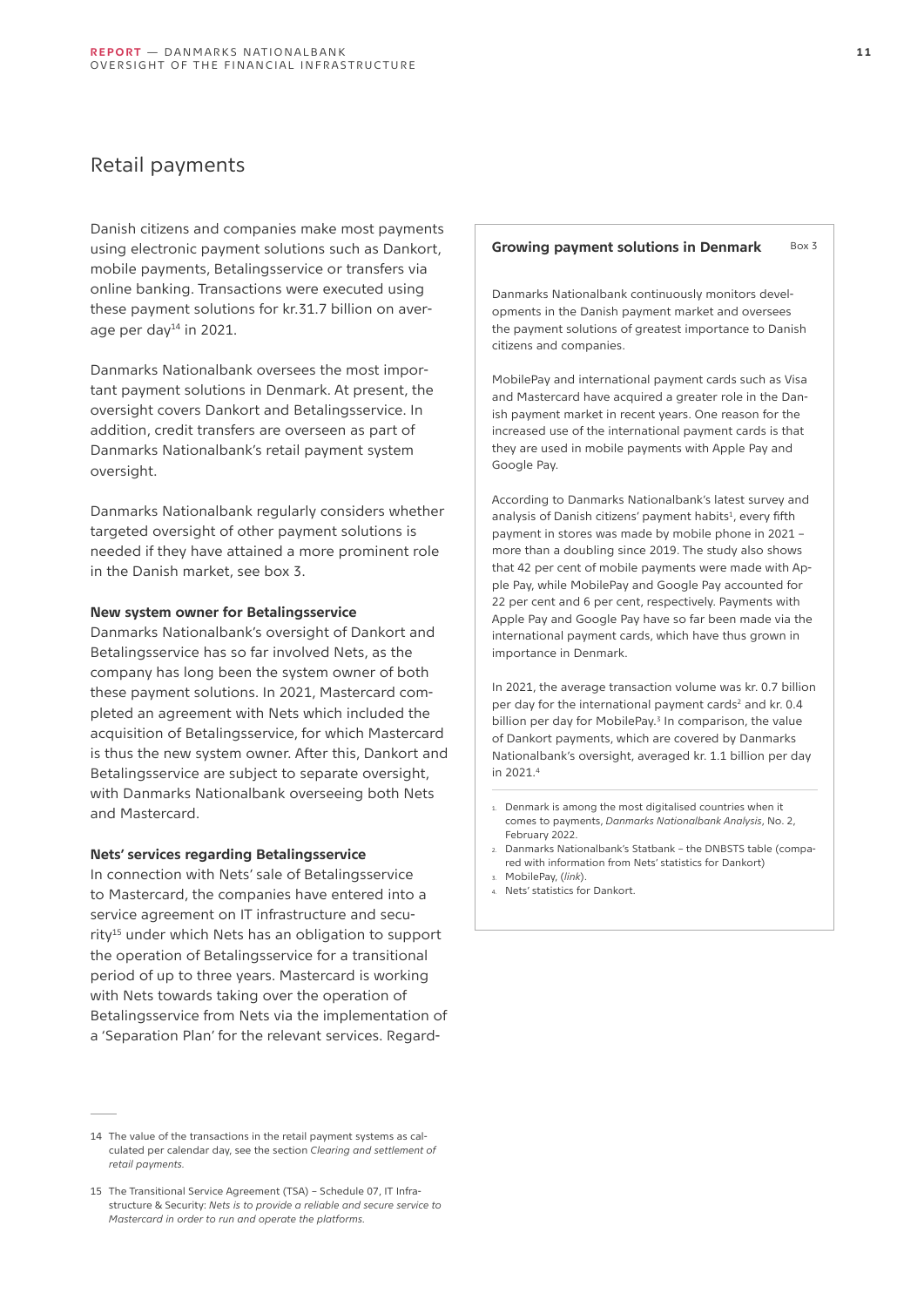ing the critical services that Kyndryl (formerly IBM) provides to Betalingsservice, the contracts must be replaced so that a contractual relationship is established between Mastercard and Kyndryl.

There is continuous oversight of Mastercard's supplier management and the work on the transfer of the services.

#### **Nets merged with Nexi and SIA**

During the past two years, Nets has been involved in a merger with the Italian companies Nexi and SIA.

Following approval by the European Commission, the merger between Nets and Nexi was finally completed in July 2021. In October 2021, SIA was granted permission from the Danish Business Authority to acquire a qualified stake in Nets<sup>16</sup>, and the Italian competition authorities approved the merger between SIA and Nexi. The new overall company (Nets, Nexi and SIA) has been a reality since January 2022.<sup>17</sup>

The mergers are not expected to have any immediate impact on the Dankort solution and Danmarks Nationalbank's oversight thereof.

#### **Operational reliability**

The overall Dankort operation was satisfactory in 2021. However, there were two major incidents during the year.

On 10 June 2021, around 100,000 Dankort transactions were not processed correctly in Nets' systems. Therefore, these transactions were not booked in the accounts of merchants and cardholders. Nets subsequently reentered the transactions and the merchants received the money on Tuesday, 22 June.

On 11 June 2021, the central system for processing Dankort transactions crashed due to an overload. According to Nets, the overload was due to an extraordinarily large number of transactions resulting from the lifting of covid-19 restrictions and good weather. A large number of transactions were rejected from 15:30 in the afternoon and for about an hour and a half onwards. In many stores, however, the problem was solved by switching to completing transactions in the terminals offline. The incident was finally resolved by adding more capacity and processing power to the system. Nets has also implemented measures to avoid similar incidents in the future by securing operations with an adequate capacity plan.

Danmarks Nationalbank assesses that Nets' handling of and follow-up on the incidents have been satisfactory.

For Betalingsservice, operational reliability was high in 2021 and there have been no significant incidents.

#### **Dankort fraud unchanged**

In 2021, Dankort fraud amounted to kr. 17.8 million and was thus approximately on a par with 2020. Relative to the total Dankort-based consumption, fraud still constitutes 0.05 per mille.<sup>18</sup>

Most cases of Dankort fraud occur in stores and ATMs due to theft or loss of cards. This type of fraud increased by 58 per cent in 2021 to kr. 12.8 million<sup>19</sup>. According to Nets, the increase is due to the reopening of society, and especially nightlife, after an extended period with covid-19 restrictions. In addition, elderly cardholders have been among the victims of recent types of trick theft.

In turn, Dankort fraud in connection with online shopping dropped by 49 per cent in 2021 relativeto the previous year.20 To a great extent, this development can be attributed to the requirements under the Revised Payment Service Directive 2 (PSD2) in force from January 2021 for use of two-factor authentication for card payments on the Internet, implemented in Dankort Secured by Nets. PSD2 has also resulted in a reduction in the limit for when Dankort Secured by Nets must be used from kr. 450 to kr. 225 in January 2021.

Online Dankort fraud as a share of the total online use of Dankort has now decreased every year since 2016, see chart 2.

<sup>16</sup> The Transitional Service Agreement (TSA) – Schedule 07, IT Infrastructure & Security: Nets is to provide a reliable and secure service to Mastercard in order to run and operate the platforms.

<sup>17</sup> In accordance with the new Danish Investment Screening Act (*Investeringsscreeningsloven*).

<sup>18</sup> Nets, Nexi, Nets and SIA becomes Nexi Group, (*[link](C:\Users\anhk\AppData\Roaming\Microsoft\Word\link)*).

<sup>19</sup> Nets' statistics on Dankort fraud.

<sup>20</sup> Nets' statistics on Dankort fraud.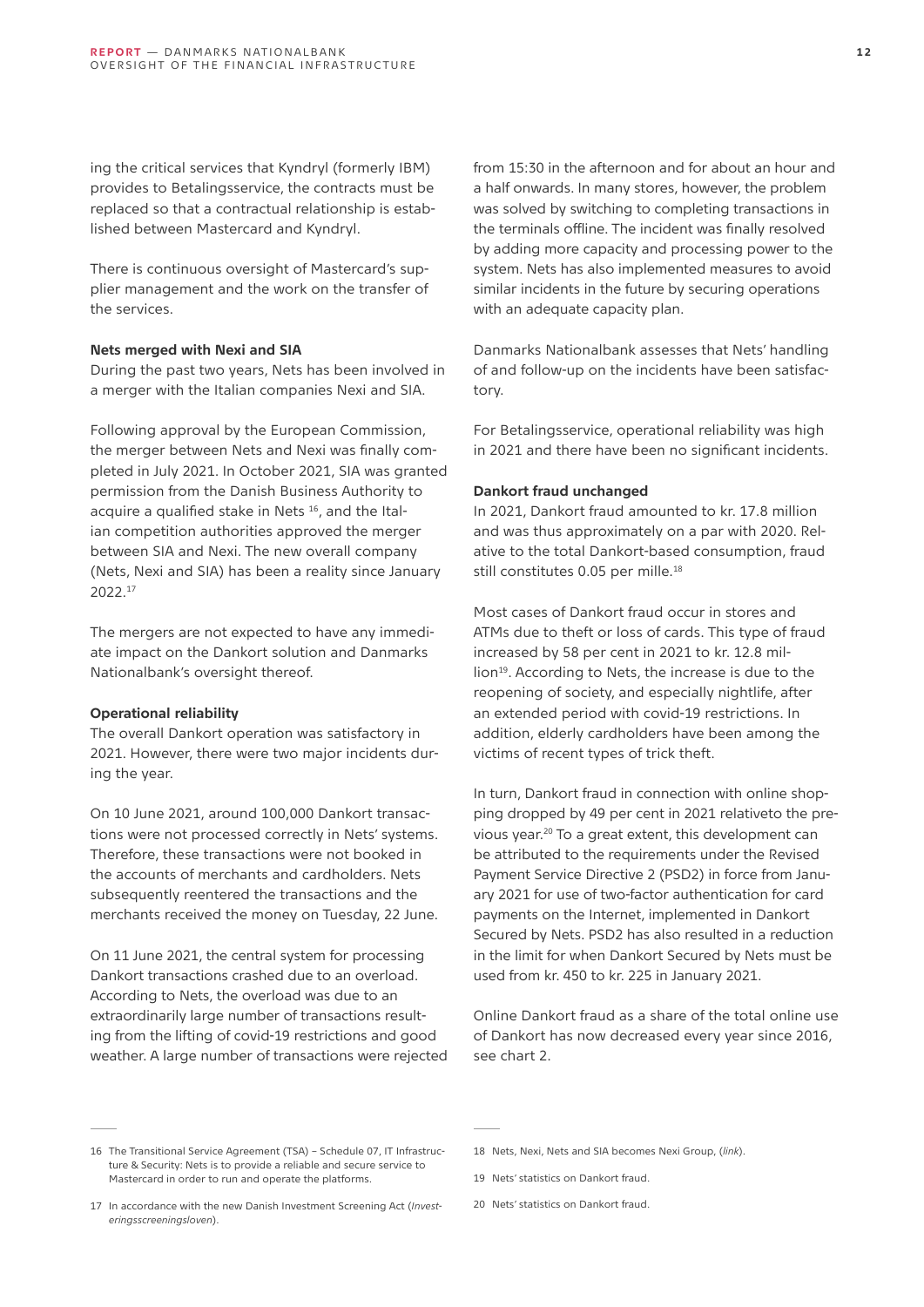#### **Betalingsservice fraud**

There was no Betalingsservice fraud in 2021.

#### **International standards**

-During 2021 and the beginning of 2022, Mastercard continued its follow-up on Danmarks Nationalbank's assessment of Betalingsservice's compliance with the ECB's standards <sup>21</sup>. Mastercard has now met the final outstanding recommendations and remarks regarding the work to strengthen the handling of critical suppliers, IT risk management and network monitoring.

The ECB has updated the standards for payment solutions such as Dankort and Betalingsservice. The new framework is called 'PISA', which stands for Payment Instruments, Schemes & Arrangements (Eurosystem oversight framework). To harmonise the payments area, PISA builds on the requirements of the oversight standards applicable to central payment systems – see box 4.

To a great extent, PISA constitutes a continuation of the current requirements in the ECB standards – especially in relation to the key requirements. PISA was published in November 2021.<sup>22</sup>

Danmarks Nationalbank has notified Nets and Mastercard of the change with a view to entering into a dialogue on the significance of the updated standards to Dankort and Betalingsservice. In the Eurosystem, the transition to PISA is scheduled for 15 November 2022.



#### **PISA – updated standards for payment solutions**

**Dankort fraud on the Internet** 

Together with the central banks in the euro area, the ECB has updated the requirements for electronic payment solutions and the oversight framework for these solutions. With PISA, the ECB's current assessment guides have been gathered in a single framework based on and harmonised with the CPMI-IOSCO's Principles for Financial Market Infrastructures (PFMI). The focus remains on the security and efficiency of the payment solutions.

In addition to a consideration of harmonisation in the payments area, the PISA requirements reflect the latest technological and regulatory development, including the emergence of crypto-assets, electronic wallets, PSD2 and Electronic Money Directive 2 (EMD2). The oversight framework has thus been extended to cover these solutions.

Overall, PISA largely continues the current requirements of the ECB's assessment guides – especially with regard to the key requirements in the main areas, including legal basis, governance, access, comprehensive risk management and efficiency. The main difference between the existing.

Chart 2

Box 4

<sup>21</sup> Danmarks Nationalbank, Betalingsservice Assessment, D*anmarks Nationalbank Report,* no. 4, October 2019 (*[link](http://www.nationalbanken.dk/da/publikationer/Sider/2019/10/Vurdering-af-Betalingsservice.aspx)*).

<sup>22</sup> Eurosystem publishes new framework for overseeing electronic payments, November 2021, (*[link](https://www.ecb.europa.eu/press/pr/date/2021/html/ecb.pr211122~381857cdfe.en.html)*).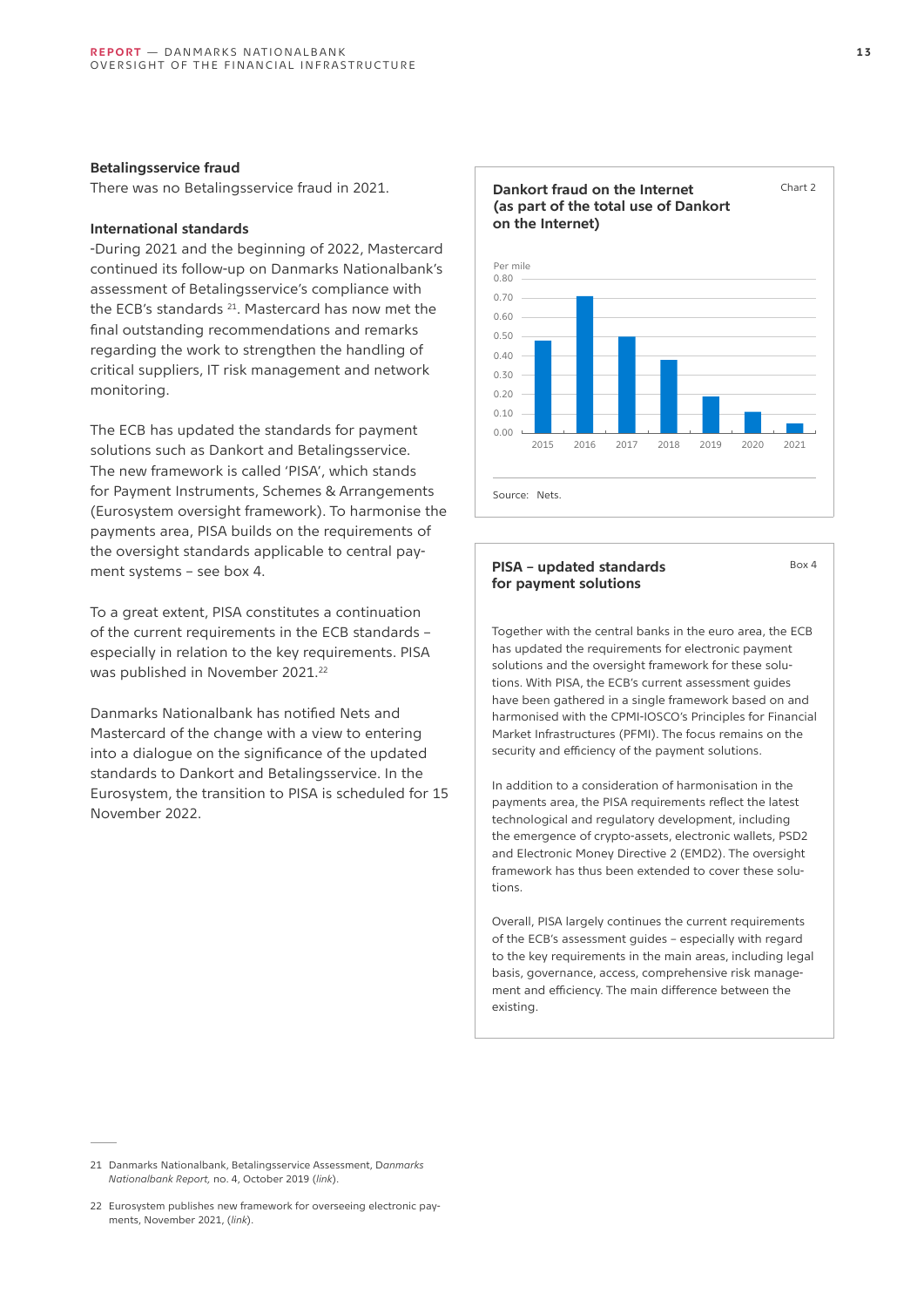## <span id="page-13-0"></span>Clearing and settlement of retail payments

Sumclearing, Intradagclearing and Straksclearing are the financial sector's systems for clearing and settlement of Danish retail payments. The systems are owned by Finance Denmark, managed by e-nettet and operated by Mastercard.

The Sumclearing system is used for clearing of, for example, card and Betalingsservice payments once a day on banking days. The Intradagclearing system is used for clearing of credit transfers such as online banking transfers, payroll transactions and public sector payments. The banks' net positions – corresponding to the sum of payments to and from the banks' customers – are calculated in the systems at fixed times. The net positions are sent to Kronos2, which exchanges the amounts between the banks.

In the Straksclearing system, credit transfers are executed in a matter of seconds 24/7. This is possible because the banks reserve liquidity in Kronos2 for the transfers in advance. The actual interbank exchange of liquidity takes place six times a day on banking days. The Straksclearing system is used primarily for online banking transfers and payments via MobilePay.

#### **Use**

There are 50 direct participants in the retail payment system and 24 indirect participants, which settle via direct participants. The value of the transactions in the systems amounted to an average of kr. 46.1 billion per banking day in 2021, which is a significant increase relative to previous years, cf. table 2. The number of transactions in Straksclearing increased in 2021 after an unchanged level from 2019 to 2020, see chart 3.

#### **Operational reliability**

Retail payment system operations were satisfactory in 2021 without any incidents necessitating follow-up by Danmarks Nationalbank.

However, an incident in another part of the payments infrastructure resulted in an activation of the retail payment system's contingency plans as there was concern that the incident would have an impact on the settlement of retail payments. However, the incident was handled without giving rise to delays in settlement of transactions in the retail payment system.

| Value of transactions<br>in Sumclearing, Intradag-<br>clearing and Straksclearing |      |      |           |      | Table 2 |
|-----------------------------------------------------------------------------------|------|------|-----------|------|---------|
| Sumclearing                                                                       | 2017 |      | 2018 2019 | 2020 | 2021    |
| Intradagclearing                                                                  | 17.8 | 18.3 | 19.2      | 18.7 | 20.5    |
| Straksclearing                                                                    | 19.7 | 20.1 | 20.8      | 21.9 | 23.9    |
| Total                                                                             | 0.9  | 1.2  | 1.4       | 1.6  | 1.7     |
| I alt                                                                             | 38.4 | 39.6 | 41.4      | 42.2 | 46.1    |
| Source: Mastercard                                                                |      |      |           |      |         |

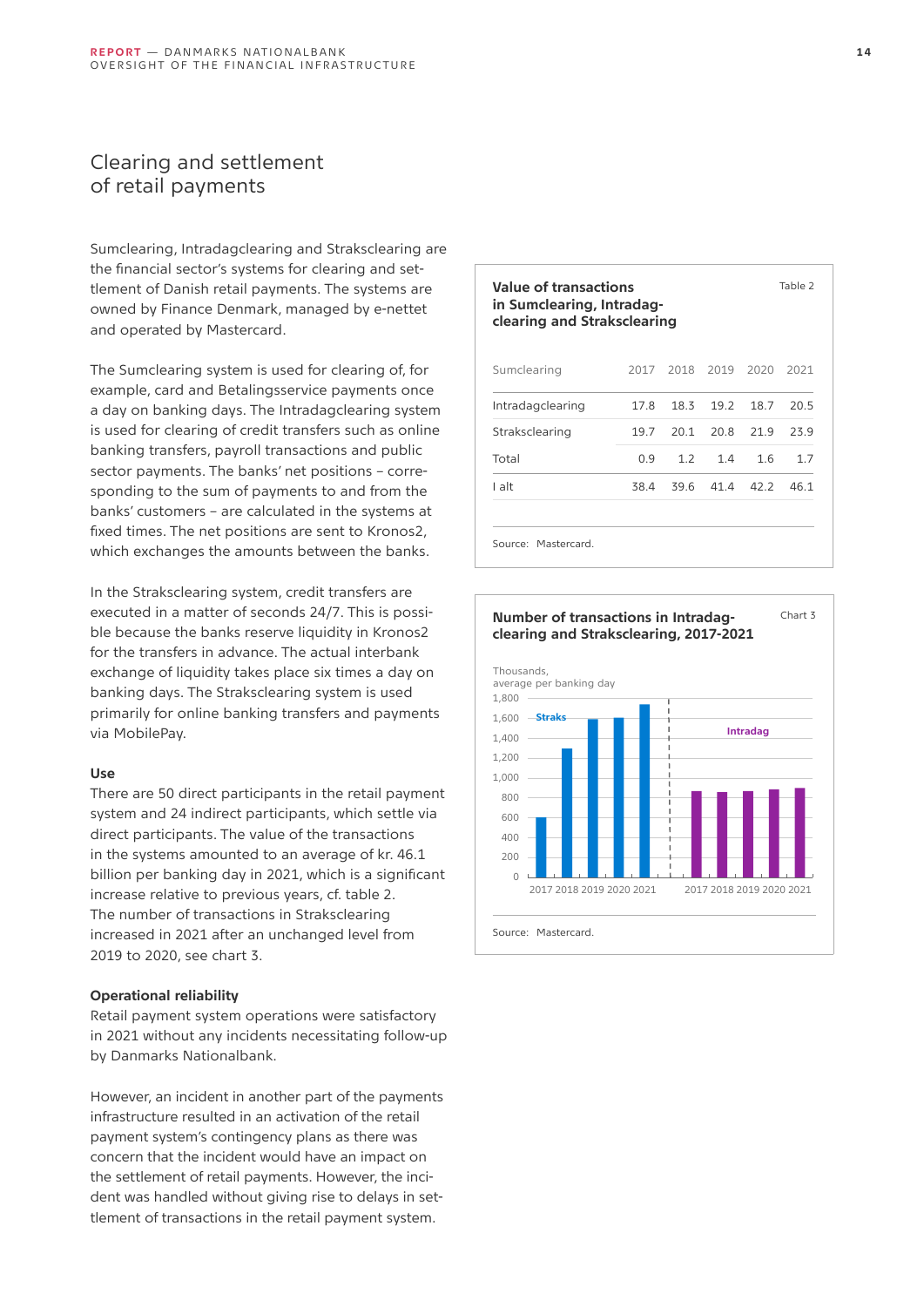#### **Liquidity**

The banks reserve liquidity in accounts with Danmarks Nationalbank for settlement of their net positions. If a participant does not reserve sufficient liquidity, the participant's settlement will be postponed, and new net positions are calculated for the other participants, who risk not receiving the expected liquidity.

Most of the banks use the automated liquidity management tools of the systems, and there have not been any incidents in 2021 in which participants' settlements were postponed due to a lack of liquidity.

#### **Cyber resilience**

Finance Denmark is working continuously to strengthen the cyber resilience of the retail payments infrastructure. Most recently, a cyber security handbook has been introduced describing IT security requirements to be implemented by the banks and Mastercard and on which they must submit compliance reports.

At the end of 2021, Mastercard conducted a self-assessment showing that they comply with the requirements in the cyber security handbook. The banks have also reported their compliance with the requirements to Finance Denmark.

Danmarks Nationalbank is in the process of assessing the retail payment system's observance of the CPMI-IOSCO's cyber security guidance. The assessment is expected to be completed in mid-2022.

#### **System updates**

Finance Denmark is working to increase the threshold in Straksclearing, which is currently kr. 500,000. According to Finance Denmark, the banks are experiencing an increasing need to execute large payments in real time. This is especially the case in connection with corporate payments, change of banks etc. Finance Denmark also sees an increase in the threshold as a natural step towards the take-up and usage of instant payments.

Finance Denmark has prepared a number of requirements for the banks' use of Straksclearing which must be complied with in connection with any increase in the threshold. These include requirements for monitoring of payments to detect suspicious transfers, differentiated thresholds for sending instant payments, including via customer segmen**1 5**

tation, and the possibility of quick revocation of transactions.

#### **Retail payment system operations taken over by Mastercard**

In 2021, Mastercard acquired and took over the areas of Nets' infrastructure that cover retail payment system operations. In connection with the acquisition, the parties entered into an agreement that Nets will continue to operate the retail payment system as Mastercard's supplier during a transitional period.

Mastercard has now requested Finance Denmark's consent to move the operation of Intradagclearing and Straksclearing from Nets' existing data centres in Norway to Mastercard's own data centres in Norway and Sweden, respectively. The data centres are the same as those used to operate P27. Sumclearing will still be operated by Kyndryl (formerly IBM).

As part of the migration, changes must be made to the existing setup, tests and the like. The relocation to the new data centres, including the time for this, is awaiting further analysis and coordination before final approval. The migration will be coordinated with the Target DKK project and the sector's programme for the future payments infrastructure in Denmark.

Net's Security Policy and the underlying standards, known as Nets Security Framework, have been continued as Mastercard Security Framework. The framework reflects regulatory, customer-related and industry-dictated security requirements for companies operating critical infrastructure. Mastercard has also retained Nets' risk framework for the retail payment system and is working to align this with Mastercard's existing standards and practices.

Danmarks Nationalbank and the system owner, Finance Denmark, as well as Nets and Mastercard all focus on ensuring secure operation of the retail payment system after the transfer to Mastercard.

#### **P27 – common retail payment system for Denmark, Sweden and Finland**

The banks behind P27 have established the company P27 Nordic Payments in Sweden and have chosen Mastercard as IT supplier.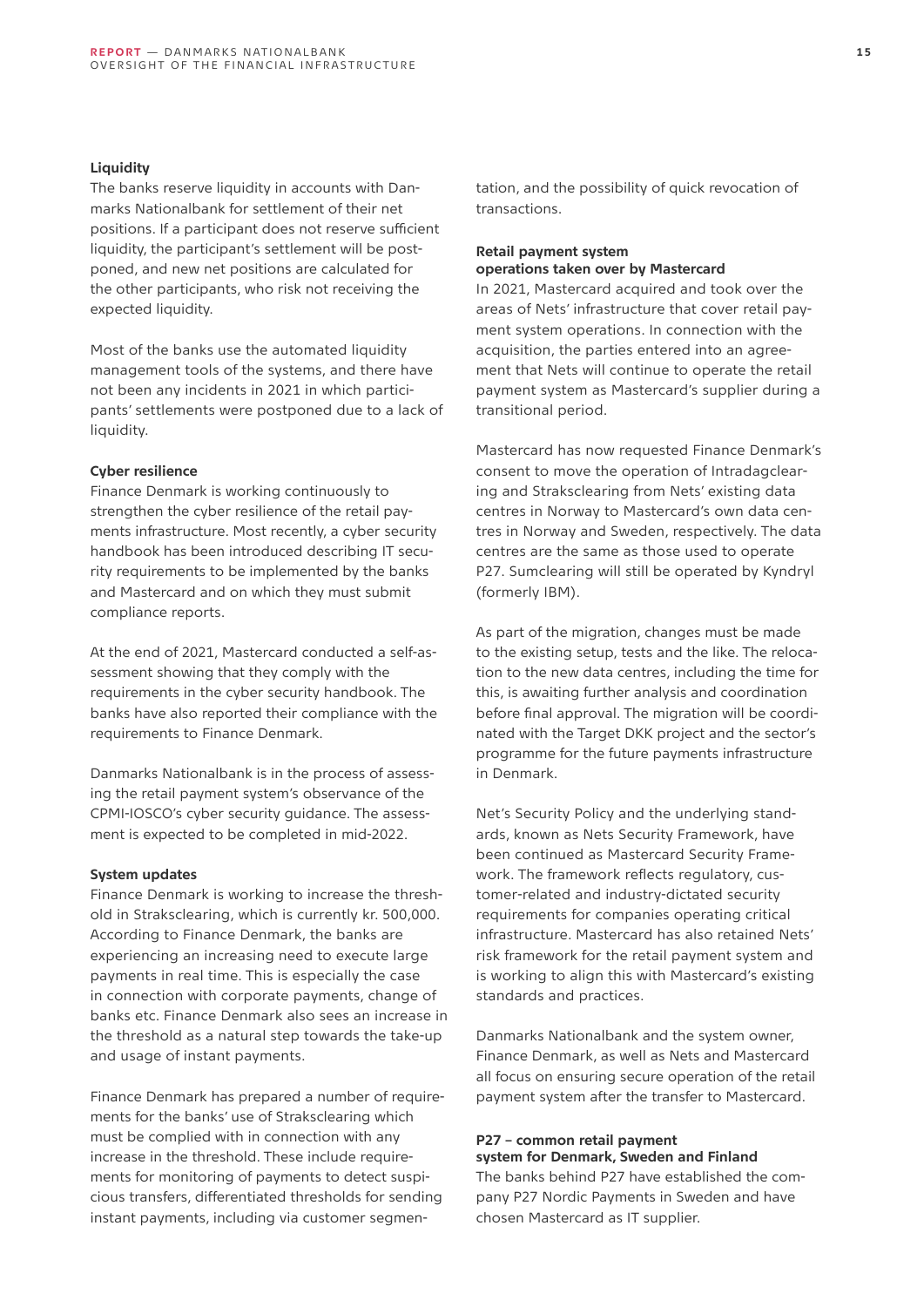Being a foreign company, P27 will not automatically be subject to Danish law and Danmarks Nationalbank's powers of supervision and oversight 23. Danmarks Nationalbank and P27 have therefore agreed a model in which P27 will voluntarily incorporate a provision into its contractual basis, stipulating that the clearing and settlement of Danish kroner in P27's Swedish system will be governed by Danish law. P27 will thus be covered by Danish law and Danmarks Nationalbank's powers.

At the same time, the Danish Parliament (Folketinget) has passed a new act to ensure appropriate supervision and oversight of the players, including foreign companies, which handle clearing and settlement of Danish retail payments. The Act entered into force in January 2022 and allows Danish authorities to require that systemically important payment systems and their IT supplier establish themselves in Denmark and thus be covered by Danish law.

P27's Nordic retail payment system is also being discussed by the Nordic central banks and financial supervisory authorities. The ambition is to establish Nordic cooperation related to supervision and oversight.

#### **Sectoral decision on the future payments infrastructure**

In 2021, the overall Danish sector decided to work towards replacing the existing retail payments systems (Sumclearing, Intradagclearing and Straksclearing) with P27's Nordic retail payments system 24. P27 is scheduled to go live with Danish kroner in Easter 2025 concurrently with the system joining Target DKK.

The work is anchored in a sector programme for the future payments infrastructure under Finance Denmark's Board of Directors, and a steering committee has been set up with broad sector representation, including by P27.

The programme is run by e-nettet in close collaboration with Finance Denmark.

<sup>23</sup> Under the Danish Capital Markets Act (*Kapitalmarkedsloven*), the duty of supervision of the retail payments system rests with Danmarks Nationalbank. The Danish Capital Markets Act stipulates that Danmarks Nationalbank oversees payment systems of major significance to the settlement of payments.

<sup>24</sup> P27 has been established by Danske Bank, Nordea, Handelsbanken, SEB, Swedbank and OP Financial Group. DNB was part of the initiative, but withdrew from the project together with the Norwegian sector in March 2019.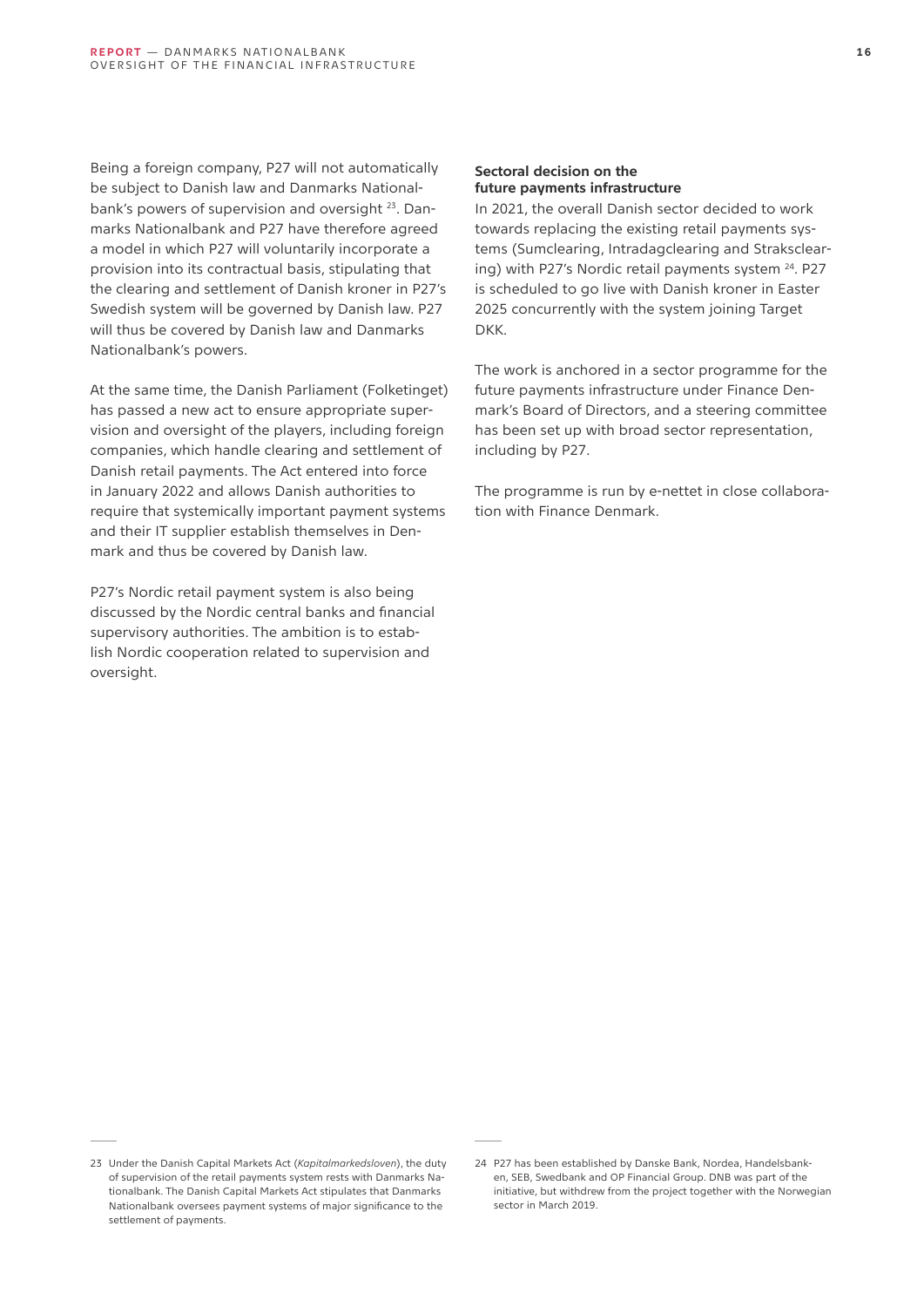## <span id="page-16-0"></span>Securities settlement

Securities transactions can be concluded in different ways: on the stock exchange, through a multilateral trading facility or bilaterally between the parties through a bank or a broker. The final settlement of the transactions, i.e. where money and securities are exchanged in the participants' accounts, takes place in two central systems in the Danish and European financial infrastructure:

*Euronext Securities Copenhagen* (ES-CPH), which, until November 2021, was called VP Securities <sup>25</sup>, operates the Danish system for settlement of securities transactions. ES-CPH is also responsible for handling periodic payments, issues, redemptions etc. and is the only company in Denmark with permission to issue securities and hold securities in custody.

ES-CPH forms part of the pan-European stock exchange and the market infrastructure group Euronext Group. Euronext's acquisition of the Danish central securities depository was finally approved by the Danish Financial Supervisory Authority in June 2020, and, since then, there has been a major integration process in ES-CPH. The purpose of the process is to enhance the efficiency of ES-CPH's organisation through synergies across the Group and concurrently streamline the business and products in the four central securities depositories in Italy, Norway, Portugal and Denmark, respectively, which all form part of Euronext.

Target2-Securities (T2S) is a pan-European platform on which cross-border securities transactions are settled just as efficiently as national transactions. Since October 2018, a large share of the settlement of securities transactions in Danish kroner has been settled on T2S. T2S is owned by the Eurosystem and

operated by the four central banks of the largest euro area countries, with the ECB as coordinator.

Under the Danish model for settlement of securities transactions, the professional participants'<sup>26</sup> mutual securities transactions are settled on T2S, while private investors' transactions are settled through ES-CPH's own settlement system. Danish kroner for the money leg in the settlement of the transactions is debited or credited to the participants' accounts in Danmarks Nationalbank's RTGS system, Kronos2.27 Registrations of the changes in the holdings of securities are made in securities accounts with ES-CPH.

#### **Use**

ES-CPH's settlement system has 86 participants, 45 of which are foreign market participants, including four CCPs 28. Out of ES-CPH's participants, 48 have a dedicated money account with Danmarks Nationalbank which can be used for the settlement in kroner in T2S.

A new record was set for ES-CPH in 2021, with more than 100,000 transactions settled on average per banking day, see table 3. The high level was especially driven by an increase of 29 per cent in the number of trades in investment fund shares. The activity was particularly high at the beginning of 2021, see chart 4, which shows the development in the number and value of transactions in Danish-issued securities settled in T2S and ES-CPH's own settlement system, respectively. In terms of value, a total of kr. 226.4 billion was settled on average per banking day, which was slightly below the level of the previous year. 2020 thus remains the year with the highest settled value in ES-CPH ever.

<sup>25</sup> The change of name is only commercial, and the Danish company is still registered as VP Securities A/S in the CVR register.

<sup>26</sup> For example banks, institutional investors and stockbrokers.

<sup>27</sup> In T2S, liquidity is transferred from Kronos2 to the T2S platform, while the settlement of the money leg in ES-CPH takes place directly in accounts with Danmarks Nationalbank.

<sup>28</sup> The four foreign CCPs in ES-CPH are EuroCCP, LCH Clearnet and Six X-clear, which clear equities transactions, while Nasdaq Clearing clears repo transactions. The regulatory control of the CCPs is conducted in so-called supervisory colleges, where the Danish Financial Supervisory Authority participates in the supervision of EuroCCP and Nasdaq Clearing AB.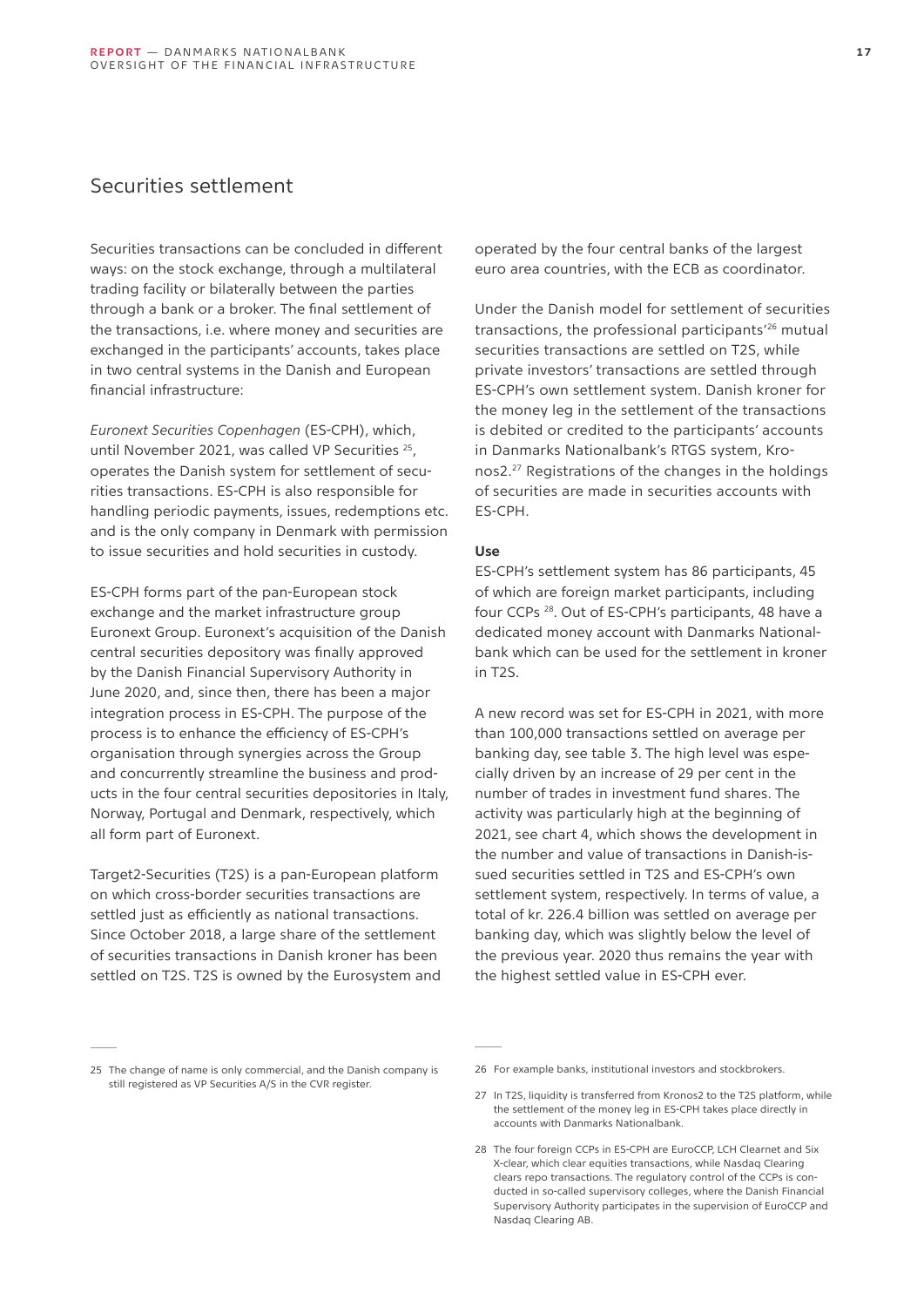| Investerings-<br>foreningsbeviser |                                        | Aktier                |                                        | Obligationer          |                                        | Total                 |                                        |                             |
|-----------------------------------|----------------------------------------|-----------------------|----------------------------------------|-----------------------|----------------------------------------|-----------------------|----------------------------------------|-----------------------------|
| Value,<br>kr. billion             | Number of<br>transactions,<br>thousand | Value,<br>kr. billion | Number of<br>transactions,<br>thousand | Value,<br>kr. billion | Number of<br>transactions,<br>thousand | Value,<br>kr. billion | Number of<br>transactions,<br>thousand | Year,<br>average<br>per day |
| 7.7                               | 31.8                                   | 36.6                  | 32.4                                   | 118.4                 | 2.7                                    | 162.7                 | 66.9                                   | 2017                        |
| 8.8                               | 33.5                                   | 40.8                  | 29.4                                   | 119.0                 | 2.6                                    | 168.5                 | 65.5                                   | 2018                        |
| 7.6                               | 29.8                                   | 34.8                  | 33.0                                   | 180.7                 | 4.2                                    | 223.1                 | 67.0                                   | 2019                        |
| 9.9                               | 37.7                                   | 43.5                  | 49.0                                   | 178.1                 | 3.8                                    | 231.5                 | 90.5                                   | 2020                        |
| 11.8                              | 48.7                                   | 51.0                  | 49.1                                   | 163.6                 | 3.9                                    | 226.4                 | 101.7                                  | 2021                        |

## Note: The number and value of transactions have been calculated collectively for ES-CPH and ES-CPH on T2S. Values have been calculated on the basis of the securities leg of a transaction, i.e. the market value of the securities transferred from the seller to the buyer.

Source: ES-CPH

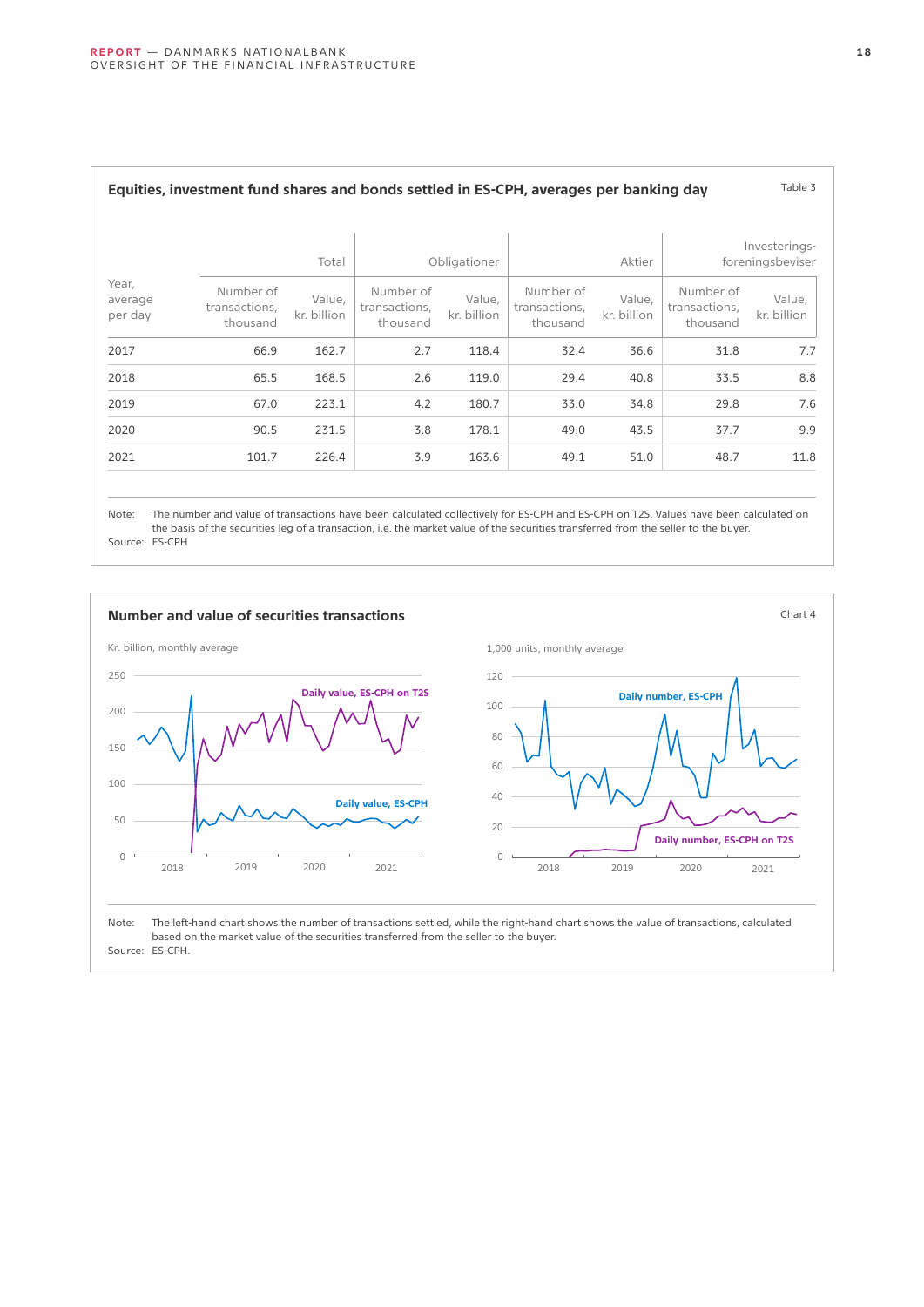As mentioned, ES-CPH is also responsible for holding all Danish-issued securities in custody. At the end of 2021, the market value of securities held in ES-CPH was kr. 12,200 billion, see chart 5, which is an increase of 46 per cent relative to January 2018. The primary reason for the increase is that the value of

Danish-issued shares held in ES-CPH nearly doubled in the period 2018-2021.

#### **Operational reliability**

Operational reliability in the settlement of Danish securities was satisfactory in 2021. During the year, there were a number of minor incidents that have only had a limited impact on the operation of ES-CPH's and T2S' systems. However, a single incident had a significant impact on settlement stability:

In November 2021, a technical fault occurred in ES-CPH which resulted in delays in the settlement of transactions and a number of related inconveniences for the participants in ES-CPH. The problems arose after system updates in T2S, SWIFT<sup>29</sup> and ES-CPH's own systems, respectively. The incident lasted for two days, after which ES-CPH succeeded in identifying and remedying the main problems, thereby stabilising the settlement. There were a number of minor derived effects on the operation for a subsequent period of two weeks.

ES-CPH has prepared a detailed report describing the initiatives taken to reduce the risk of similar future incidents. Danmarks Nationalbank follows up on the initiatives as part of its ongoing oversight.

#### **Settlement ratio**

The settlement ratio indicates the percentage of the transactions settled in a timely manner. According to Article 5 of the Central Securities Depositories Regulation (CSDR),<sup>30</sup> securities transactions must be settled two days after the transactions have been concluded unless otherwise agreed between the parties to the transaction.



Chart 6 shows the settlement ratio for ES-CPH's own system and for ES-CPH's settlement in T2S, respectively. The settlement ratio in ES-CPH's own system dipped in the last two months of 2021 after having been at a stable level for most of the year. The dip was due to the problems surrounding the incident in ES-CPH in November 2021.

#### **Sanctions**

If the transactions of a participant are not settled in a timely manner, this may cause problems for that participant's counterparties, which may not be able to meet their obligations as a result. In February 2022, a new pan-European sanctions system was taken into use. The system, which has been introduced as part of the CSDR, is designed to sanction participants whose transactions cannot be settled in a timely manner due to a lack of securities or liquidity. The sanctions system is described in further detail in box 5.

<sup>29</sup> The Society for Worldwide Interbank Financial Telecommunications (SWIFT) is a society that ensures standardised message format for financial telecommunications.

<sup>30</sup> Regulation (EU) No 909/2014 of the European Parliament and of the Council of 23 July 2014 on improving securities settlement in the European Union etc., abbreviated CSDR (link), aims to harmonise times and behaviour in connection with securities settlement as well as the rules applicable to the central securities depositories (CSDs) that operate the settlement infrastructure.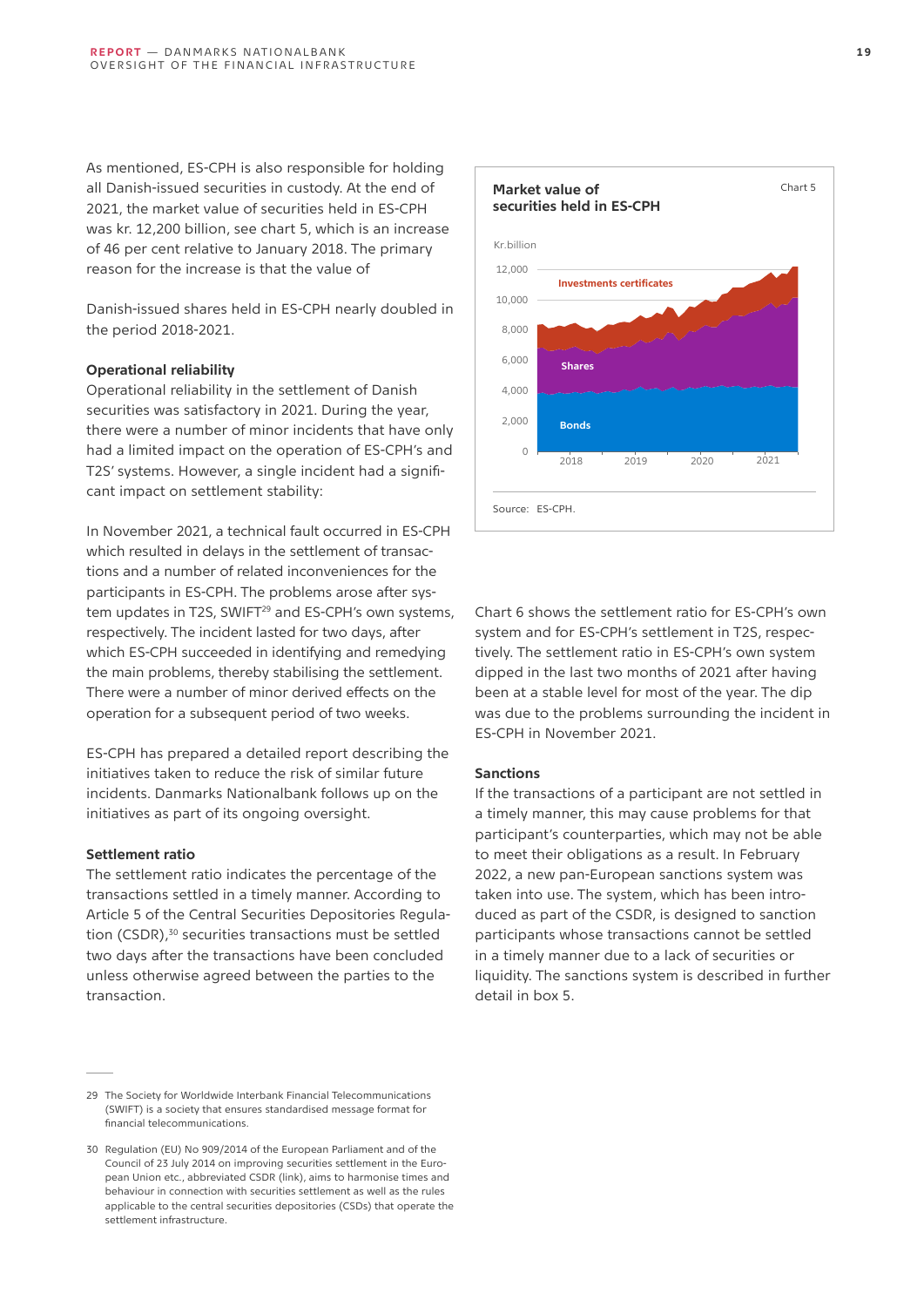The implementation of the sanctions system has required a number of technical adjustments in both ES-CPH's and T2S' systems. Especially in relation to the latter's system, this has led to a number of challenges and incidents. The operational reliability of the pan-European platform was therefore lower in February and March 2022 relative to the otherwise stable operational level throughout 2021.

#### **International standards**

Danmarks Nationalbank oversees that the settlement of Danish securities transactions in ES-CPH and T2S meets international standards for securities settlement systems.

For T2S, the oversight is performed in collaboration with all the central banks connected to the platform, with the ECB as the main overseer and coordinator, see the section on payments and securities settlement in euro.

At the same time, the securities settlement is, as mentioned, also regulated by common legislation in the EU, including the CSDR. The Danish Financial Supervisory Authority supervises compliance with the statutory requirements. To the extent that there is an overlap between standards and statutory requirements, documentation from the Danish Financial Supervisory Authority on compliance with statutory requirements is included in Danmarks Nationalbank's oversight.<sup>31</sup>

Danmarks Nationalbank's latest assessment of ES-CPH's settlement system according to CPMI-IOS-CO's Principles for Financial Market Infrastructures (PFMI) was performed in 2016. ES-CPH has complied with all the recommendations made in the assessment.

#### **Cyber resilience**

In 2020, Danmarks Nationalbank completed an assessment of ES-CPH's compliance with the CPMI-IOSCO's cyber guidance. This assessment shows that ES-CPH has a high level of maturity and complies with the cyber guidance in most areas. However, there are also a few, but key, areas in which





#### **CSDR Settlement Discipline Regime** Box 5

The sanctions system specified in the regulatory technical standards (RTS) of the CSDR aims to harmonise securities settlement within the EU. This is done by ensuring that buyers and sellers receive their securities and money on time and without risks. To achieve this objective, the RTSs contain a number of measures to prevent and remedy faults in the settlement of securities transactions.

As a central securities depository operating under a CSDR licence, ES-CPH is obliged to implement the new sanctions system. This has an impact on both ES-CPH's customers and ES-CPH's own systems, as the new functionalities will be introduced to support penalty mechanisms, mandatory partial settlement and suspension of a participant.

Source: Danmarks Nationalbank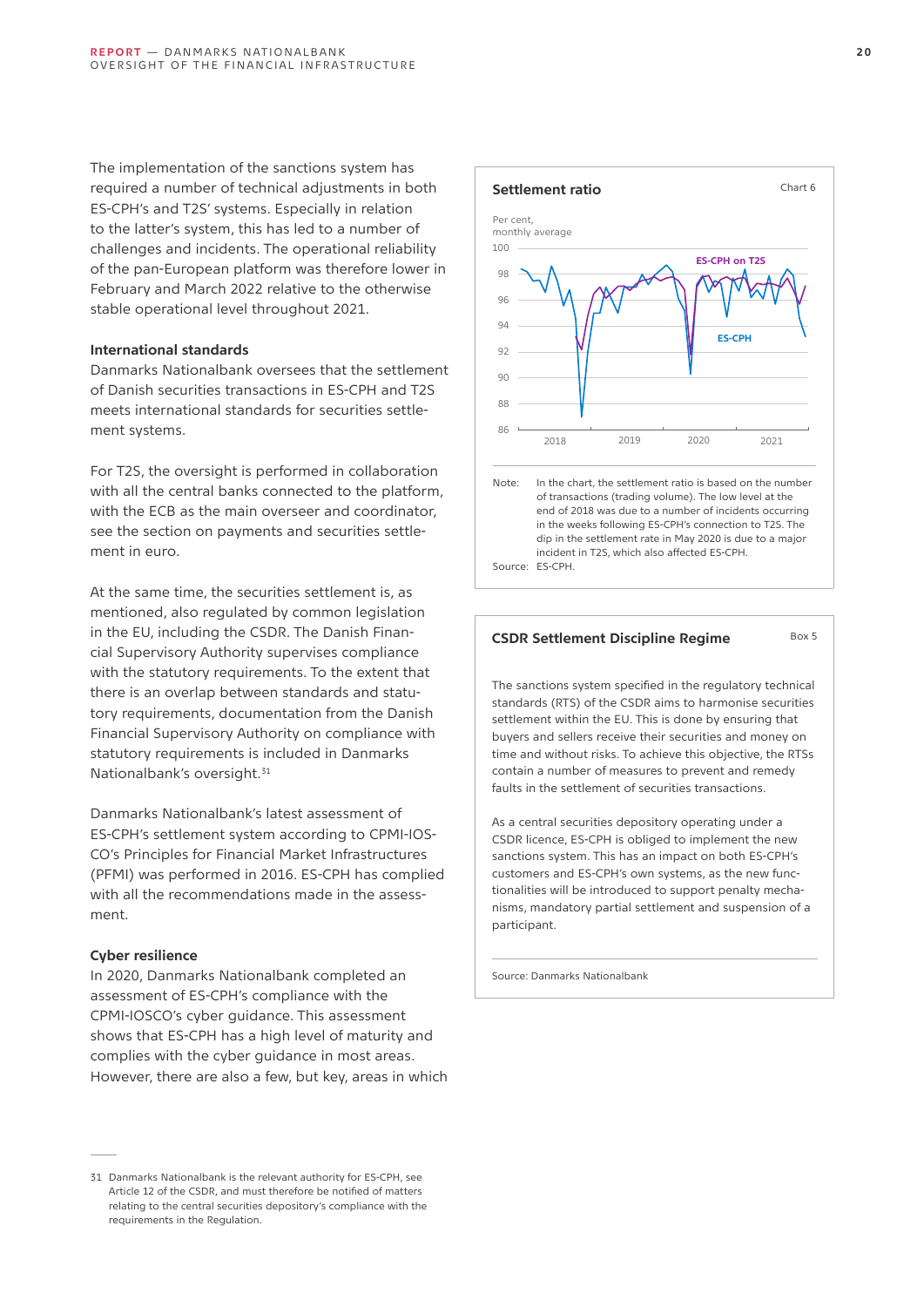ES-CPH does not fully comply with international standards. Danmarks Nationalbank has therefore given ES-CPH a number of recommendations, of which 6 out of 16 are still open, while the rest have been complied with. Danmarks Nationalbank follows up on the open recommendations as part of its ongoing oversight.

#### **System updates**

As mentioned, ES-CPH is in the process of adapting its organisation, processes and products to those of Euronext. Work is also being done on a future consolidation of selected services on a common cloud-based platform to be shared by the four central securities depositories in the Group. For the time being, however, all of ES-CPH's critical business areas are operated in their own separate and local systems.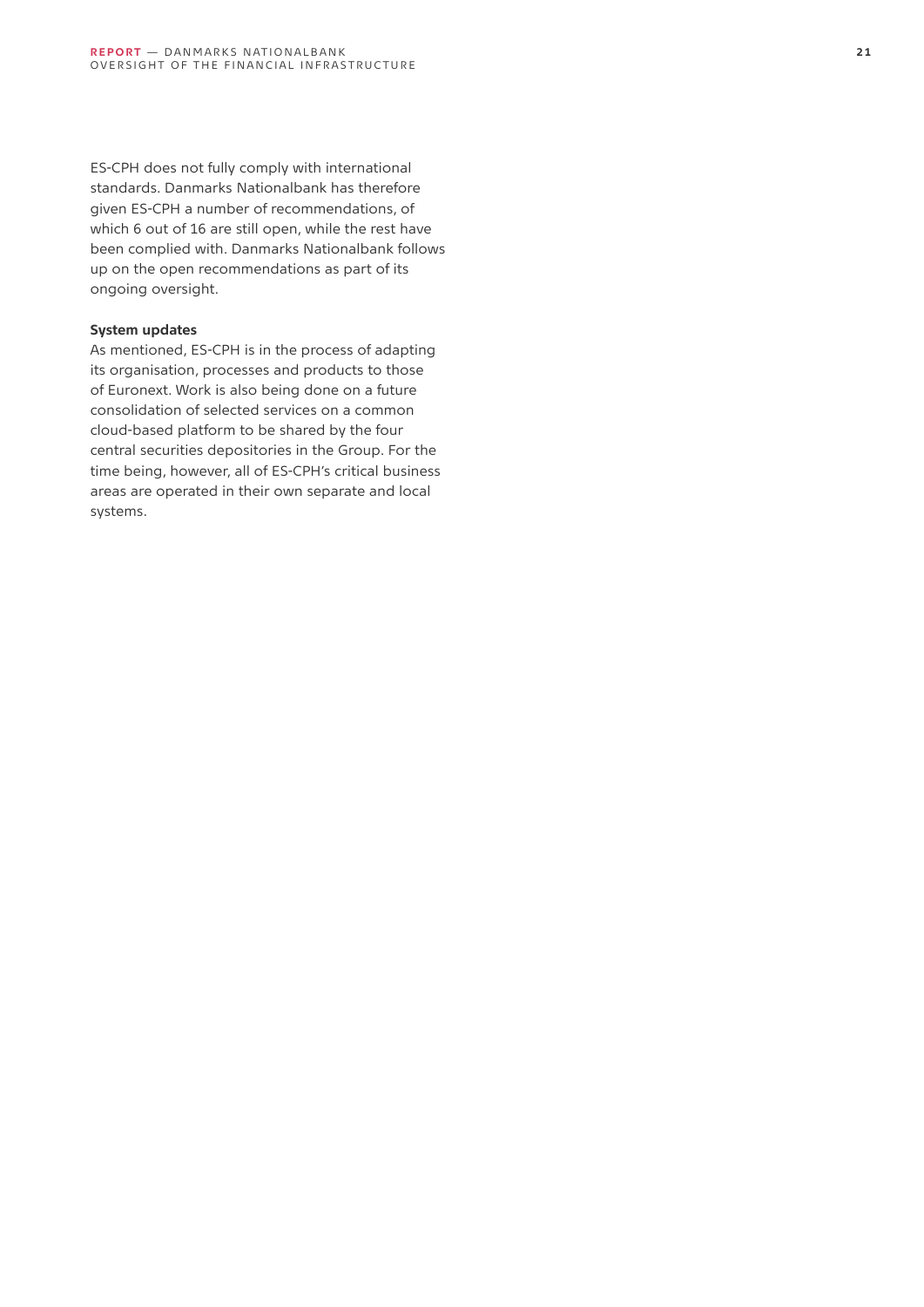## <span id="page-21-0"></span>Payments and securities settlement in euro

Target2 and Target2-Securities (T2S) are used by Danish banks to settle payments and securities transactions in euro. The systems are owned and operated by the Eurosystem.

The trans-European RTGS system, Target2, is used for settlement of large time-critical payments in euro. In Target2, liquidity is also transferred for settlement in other euro systems, including T2S. T2S is the trans-European system for settlement of securities transactions in euro and in Danish kroner.<sup>32</sup>

#### **Use**

There are 21 Danish participants, which executed interbank payments averaging 9.5 billion euro a day in 2021. Danish participants use Target2 mainly for intergroup payments and payments to non-resident participants, see chart 7. Exchange of euro mostly takes place with participants in Germany, Finland, France and Belgium.

A total of 21 central securities depositories from 20 European countries are connected to T2S, including ES-CPH. A bank may settle payments via T2S as either a direct participant, if the bank has a so-called Dedicated Cash Account, or as an indirect participant via a direct participant's access.

A Dedicated Cash Account is set up through one of the central banks in the EU. 15 Danish participants hold a Dedicated Cash Account in euro at Danmarks Nationalbank for payment in or receipt of euro in connection with T2S settlement. Other Danish participants may have set up a Dedicated Cash Account through other EU central banks.<sup>33</sup>



<sup>33</sup> As euro cannot be deposited permanently in Dedicated Cash Accounts, banks must also have access to a Target2 account to which euro can be transferred at the end of the settlement day. Most of the Danish banks have concluded agreements with correspondent banks, while some of the largest banks have established a Target2 account, through their branch, with a central bank in the euro area.



#### **Operational reliability**

The operational reliability of the local Target2 components for which Danmarks Nationalbank is responsible was satisfactory in 2021.

An upgrade of T2S in June 2021 affected Danmarks Nationalbank's Kronos2 and the Kronos2 participants. The incident and incident follow-up are described in more detail in the section on interbank payments.

Back in 2020, there were five major IT-related incidents (not cyber incidents) which affected the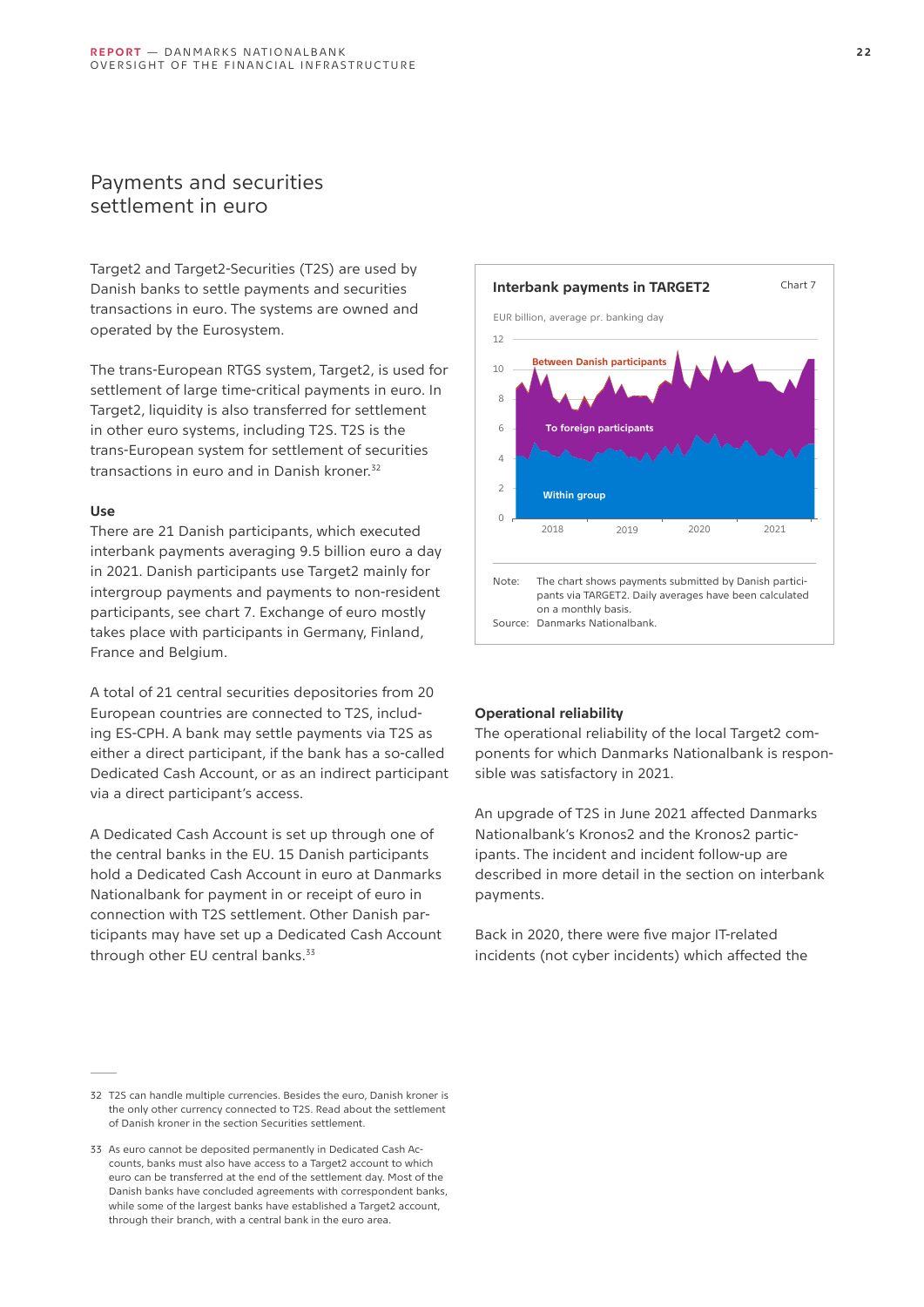settlement of payments and securities in Target2 and T2S. As a follow-up to the incidents, the ECB commissioned an external investigation into the causes and into the more general procedures and processes in selected areas. The external investigation was conducted by Deloitte. The investigation was concluded with a report containing recommendations on how the ECB can strengthen its risk management work in several areas, including change management, business continuity, governance etc<sup>34</sup>. The ECB has accepted all recommendations and has prepared an overall action plan addressing the recommendations from Deloitte, the oversight and the ECB's internal audit. In 2021, the ECB implemented and initiated measures aimed at addressing most of the recommendations. The ECB expects the main part of the measures in the action plan to have been completed by the end of 2022. Danmarks Nationalbank participates in the ECB's follow-up on the action plan under the auspices of the joint oversight of Target2 and T2S, see below.

#### **International standards**

Oversight of Target2 and T2S takes place in collaboration with the EU central banks. Danmarks Nationalbank participates in the joint oversight headed by the ECB which takes place in working groups with the participation of the national central banks.

In 2021, under the auspices of the ECB, Danmarks Nationalbank participated in the follow-up on an assessment of T2S against the CPMI-IOSCO principles from 2019.

In 2021, Danmarks Nationalbank also contributed to the efforts of assessing T2S according to the Cyber Resilience Oversight Expectations (CROE), the ECB's implementation of the CPMI-IOSCO cyber guidance.

#### **System updates**

In 2016, the ECB initiated a major project aimed at modernising the European payments infrastructure and has, since then, been working to consolidate Target2, T2S and the Target Instant Payment System (TIPS) on a single IT platform. The aim is to meet new market requirements and optimise participants' liquidity management across all TARGET Services.

The consolidation will be launched on 21 November 2022. On this date, all connected central banks and participants from Target2's Single Shared Platform will migrate to the consolidated platform, T2 Service, concurrently in a so-called big bang.

In preparation for the migration, the central banks began their testing phase in June 2021 and the market participants commenced their testing phase in December 2021. The purpose of the testing phases is to make the central banks and market participants familiar with the system and its structure, but they are also aimed at finding any faults.

Several migration tests are conducted, so that the central banks and participants have tried and tested the migration plan several times before the final go-live in November 2022.

<sup>34</sup> European Central Bank, ECB publishes an independent review of Target incidents in 2020, Press release, 28 July 2021 (*[link](https://www.ecb.europa.eu/press/pr/date/2021/html/ecb.pr210728~cb0848ee42.en.html)*).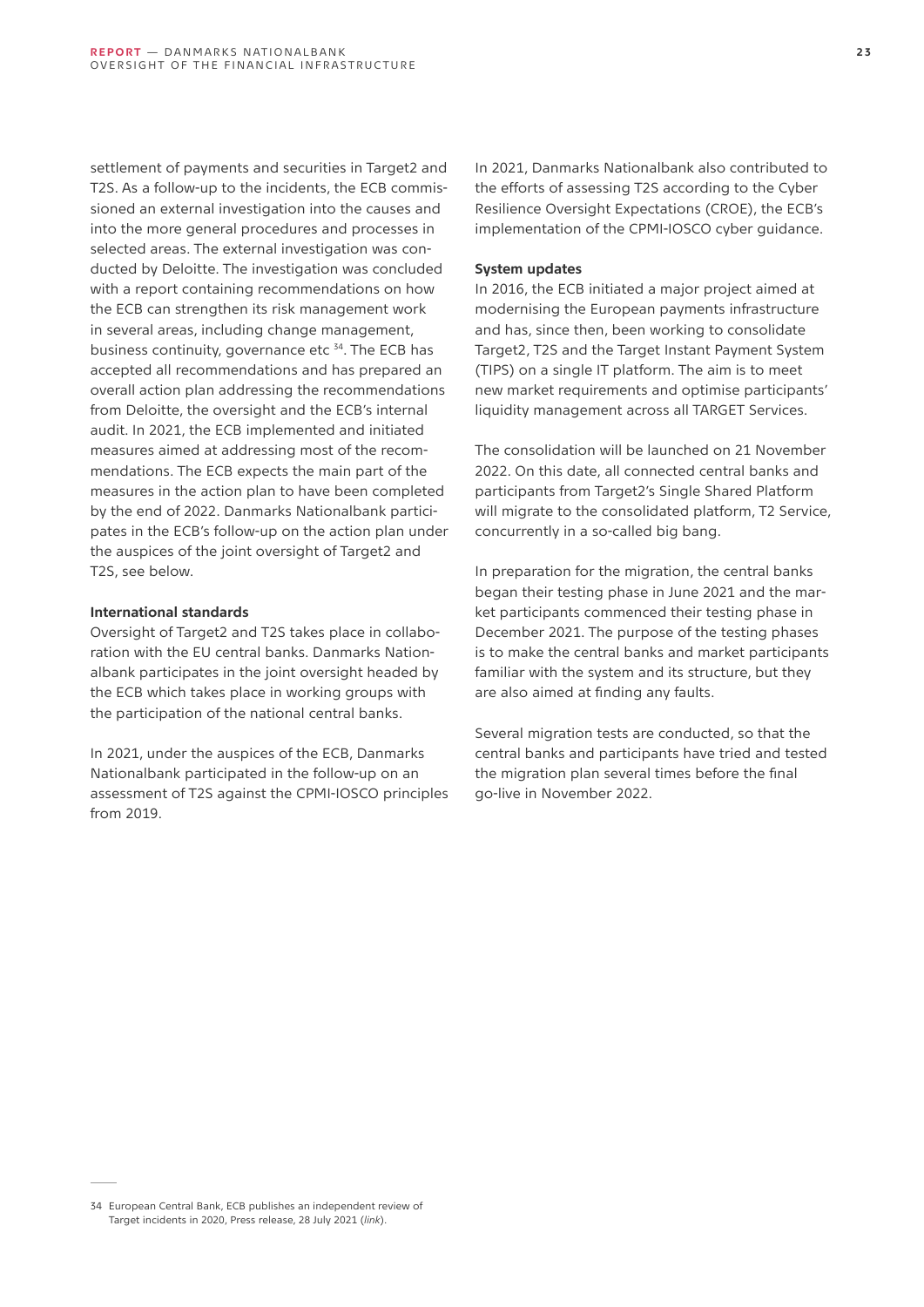## <span id="page-23-0"></span>Settlement of foreign exchange transactions

In a foreign exchange transaction, two opposite payments are made in two different currencies. Foreign exchange transactions can either be settled through correspondent banks or through the international settlement system for foreign exchange transactions, CLS, which settles transactions in 18 participating currencies. Most foreign exchange transactions in Danish kroner are settled in CLS.

CLS Bank International (CLS) handles the CLS settlement and is owned by large international banks. In the CLS settlement, the participants report their payments to CLS, after which the payments are matched by CLS, and the two payments in the foreign exchange transaction are settled concurrently (Payment-versus-Payment, PvP), which eliminates the risk between the parties to the transaction.

Danmarks Nationalbank collaborates with other central banks on the oversight of CLS, see box 6.

#### **Use**

Both Danish banks and firms can settle foreign exchange transactions via CLS. One Danish bank participates directly in CLS settlement. Those who are not direct participants can settle foreign exchange transactions in CLS via one of the nine participants who offer indirect participation to the Danish market.

More than 95 per cent of all foreign exchange transactions in Danish kroner are settled via CLS.<sup>35</sup> The average daily value of transactions in Danish kroner was kr. 280 billion in 2021, which was on a par with 2020, see chart 8.

In 2020, CLS entered into a collaboration with several participants to address the risk of foreign exchange transactions settled without PvP 36. When the two payments in a foreign exchange transaction are not

## Oversight of CLS is based on the CPMI-IOSCO principles for safe and efficient payment systems. Every second year, CLS publishes an updated disclosure of the system's observance of the principles.<sup>1</sup> Oversight of CLS is carried out by a joint CLS Oversight Committee<sup>2</sup>, which is a collaboration between the central banks of the participating currencies, through which they can carry out their national oversight responsibilities. Danmarks Nationalbank participates in this work, which is managed and coordinated by the Federal Reserve, which is also the supervisory authority for CLS.

**Oversight of CLS** Box 6

Danmarks Nationalbank's oversight of CLS is particularly focused on matters of importance to the settlement of transactions in Danish kroner.

- 1. CLS, Principles for Financial Market Infrastructures Disclosure, 2019 (*[link](https://www.cls-group.com/about-us/regulation/regulatory-affairs/pfmi/)*).
- 2. Federal Reserve System, Protocol for the Cooperative Oversight Arrangement of CLS (*[link](https://www.federalreserve.gov/paymentsystems/cls_protocol.htm)*).



<sup>35</sup> Estimate based on BIS, Triennial Central Bank Survey, Foreign exchange turnover in April 2019, Bank for International Settlements, September 2019 (*[link](https://www.bis.org/statistics/rpfx19_fx.pdf)*) and data from CLS Bank.

<sup>36</sup> CLS, CLS announces collaboration with 12 global banks to pilot PvP solution for a wider range of currencies and market participants, September 2021 (*[link](https://www.cls-group.com/news/cls-announces-collaboration-with-12-global-banks-to-pilot-pvp-solution-for-a-wider-range-of-currencies-and-market-participants/)*).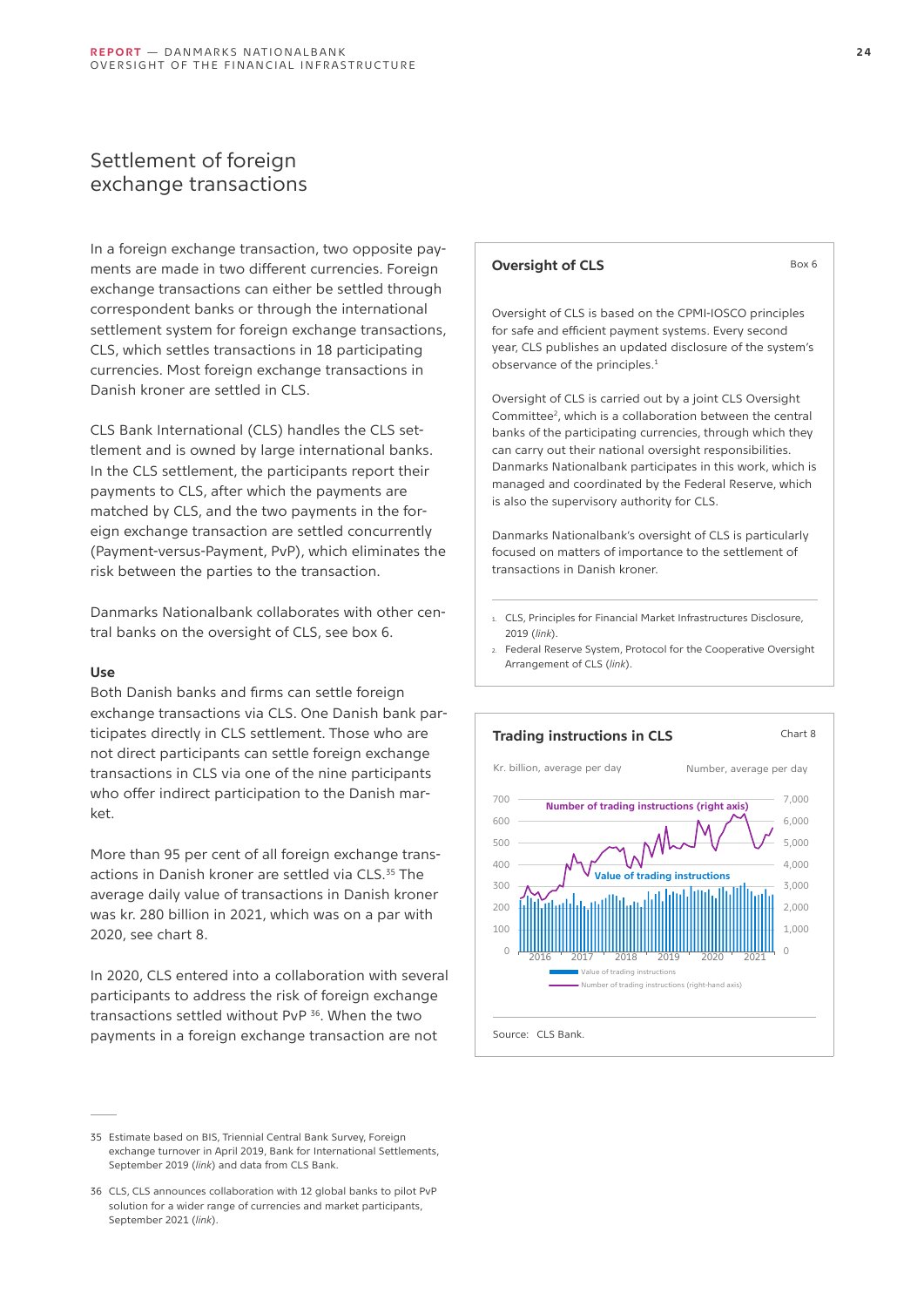executed concurrently, the parties are exposed to a settlement risk, i.e. a risk that the counterparty does not pay its share of the transaction. In June 2021, CLS and the participants commenced a pilot project to examine different solutions and find the optimal design for a PvP solution for currencies that do not currently form part of the CLS settlement.

#### **Operational reliability and liquidity**

CLS settlement takes place during a relatively short defined window when all RTGS systems of the participating central banks – across time zones – are open. Pay-ins and pay-outs related to CLS are made using RTGS systems, as far as Danish kroner are concerned through Kronos2. The operational reliability of CLS is therefore dependent on the reliability of the connected RTGS systems in relation to conclusion of the settlement within critical time limits.

In 2021, there were no incidents in Kronos2 affecting the CLS settlement.

The Danish participants reserve sufficient liquidity for CLS settlement.

#### **System updates**

In 2021, CLS completed a migration of all of its settlement services, including the CLS settlement, to a new shared technology platform called Unified Services Platform, USP. In addition to an optimised, flexible and more robust technological platform, the migration has also led to improved monitoring and alerts as well as more automation for the benefit of the CLS ecosystem.37

<sup>37</sup> CLS, CLS completes migration of its settlement service to new stateof-the-art technology platform, July 2021 (*[link](https://www.cls-group.com/news/cls-completes-migration-of-its-settlement-service-to-new-state-of-the-art-technology-platform/)*).